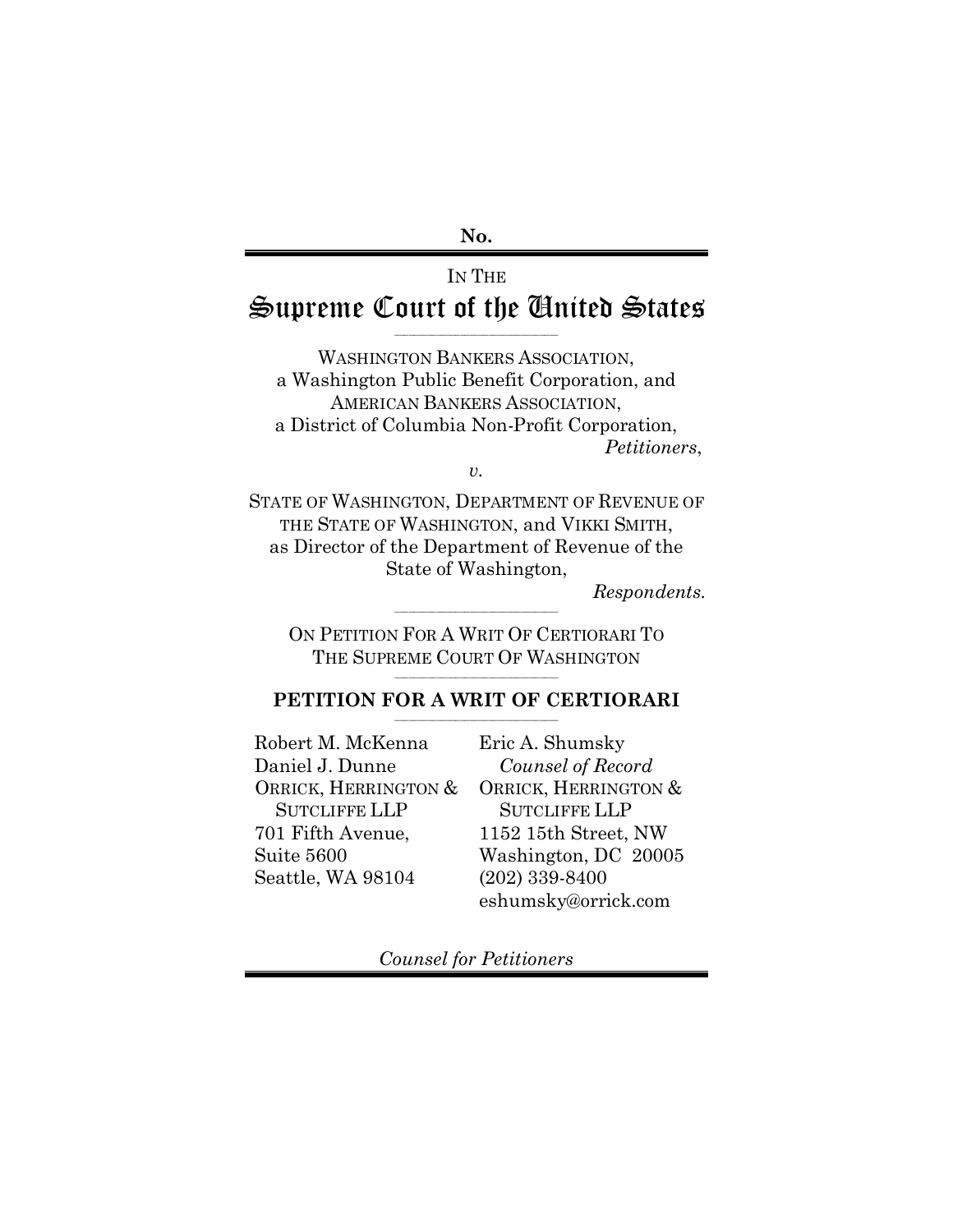#### **QUESTION PRESENTED**

<span id="page-1-0"></span>The State of Washington has enacted a major surtax—an increase of nearly 70%—on the gross receipts of certain financial institutions: namely, any such institution that is part of a consolidated group earning at least \$1 billion in net income anywhere in the world. Before enacting the surtax, the legislature verified that no in-state bank would have to pay it, and the legislature chose a trigger for the surtax that captures only banks that do large volumes of business outside the state. The result leaves little to the imagination: 98% of financial institutions subject to the surtax have their principal places of business outside Washington State, and 99.74% of surtax revenue comes from entities based out of state. All entities paying the surtax are subject to it only because they are affiliated with extensive interstate banking networks. Nonetheless, the Washington Supreme Court upheld the surtax under the dormant Commerce Clause. In doing so, it deepened acknowledged division in the lower courts. Numerous courts have properly held that regulating on the basis of a feature that is a proxy for being based out of state, or for participating in interstate commerce, amounts to impermissible discrimination against interstate commerce. Other courts disagree.

The question presented is:

Does a law that is triggered by a proxy for participating in interstate commerce and that burdens outof-state entities almost exclusively violate the dormant Commerce Clause?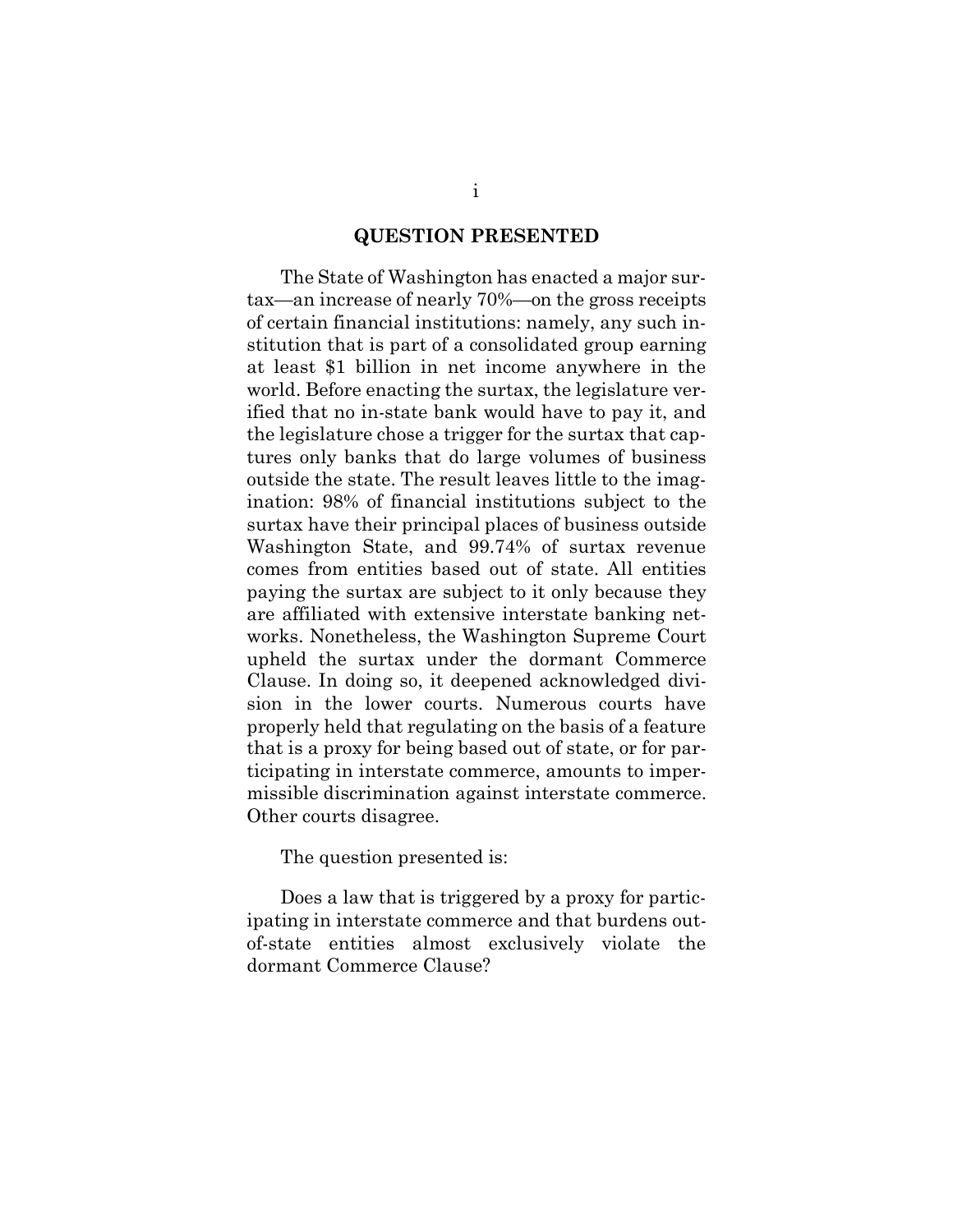## <span id="page-2-0"></span>**CORPORATE DISCLOSURE STATEMENT**

The Washington Bankers Association and American Bankers Association are non-profit corporations. They have no parent companies and have issued no stock.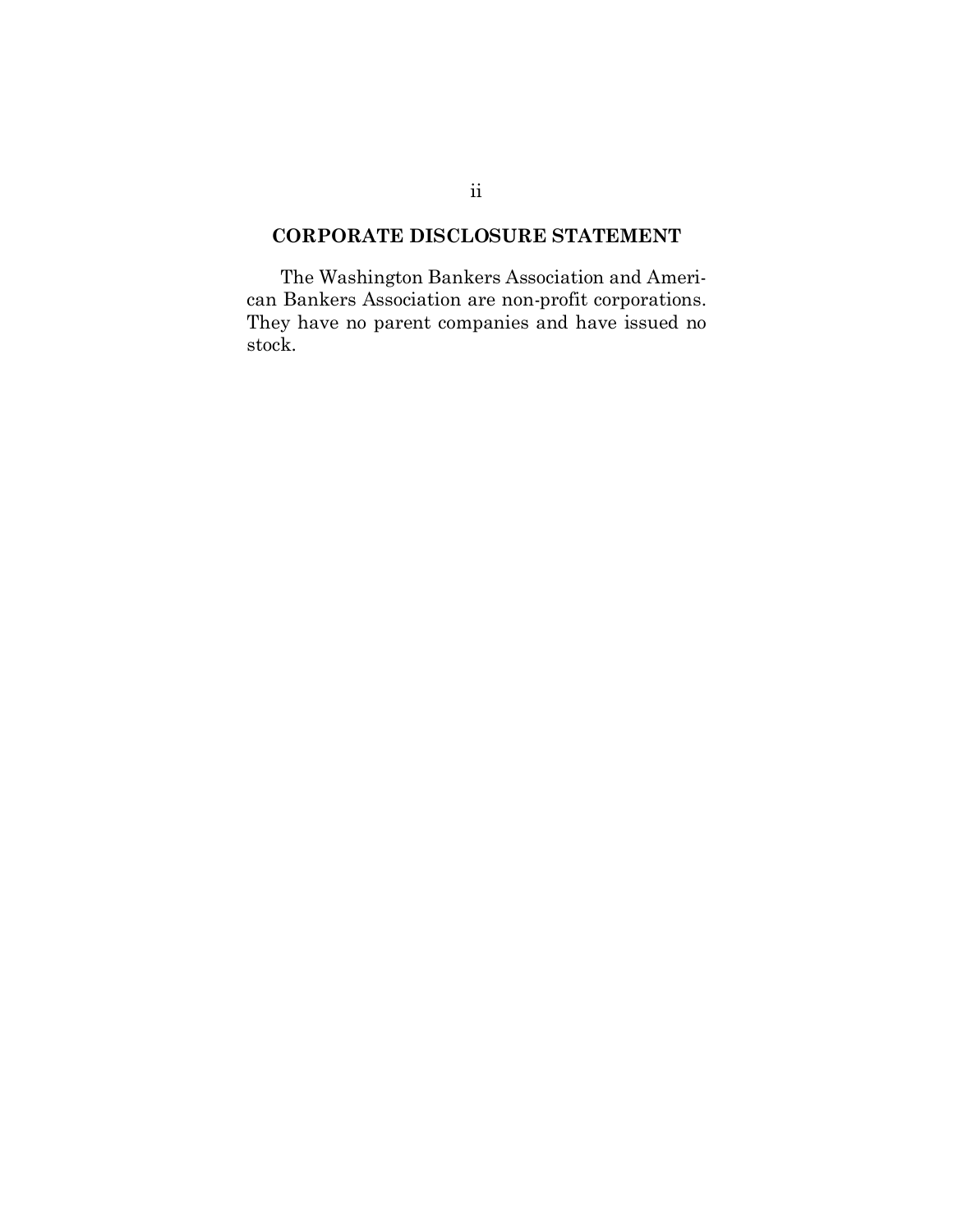## **RELATED PROCEEDINGS**

<span id="page-3-0"></span>*Washington Bankers Association et al. v. State of Washington et al.*, No. 98760-2 (Wash. Judgment entered Sept. 30, 2021).

*Washington Bankers Association et al. v. State of Washington et al.*, No. 19-2-29262-8 SEA (King Cty. Super. Ct. Judgment entered May 15, 2020).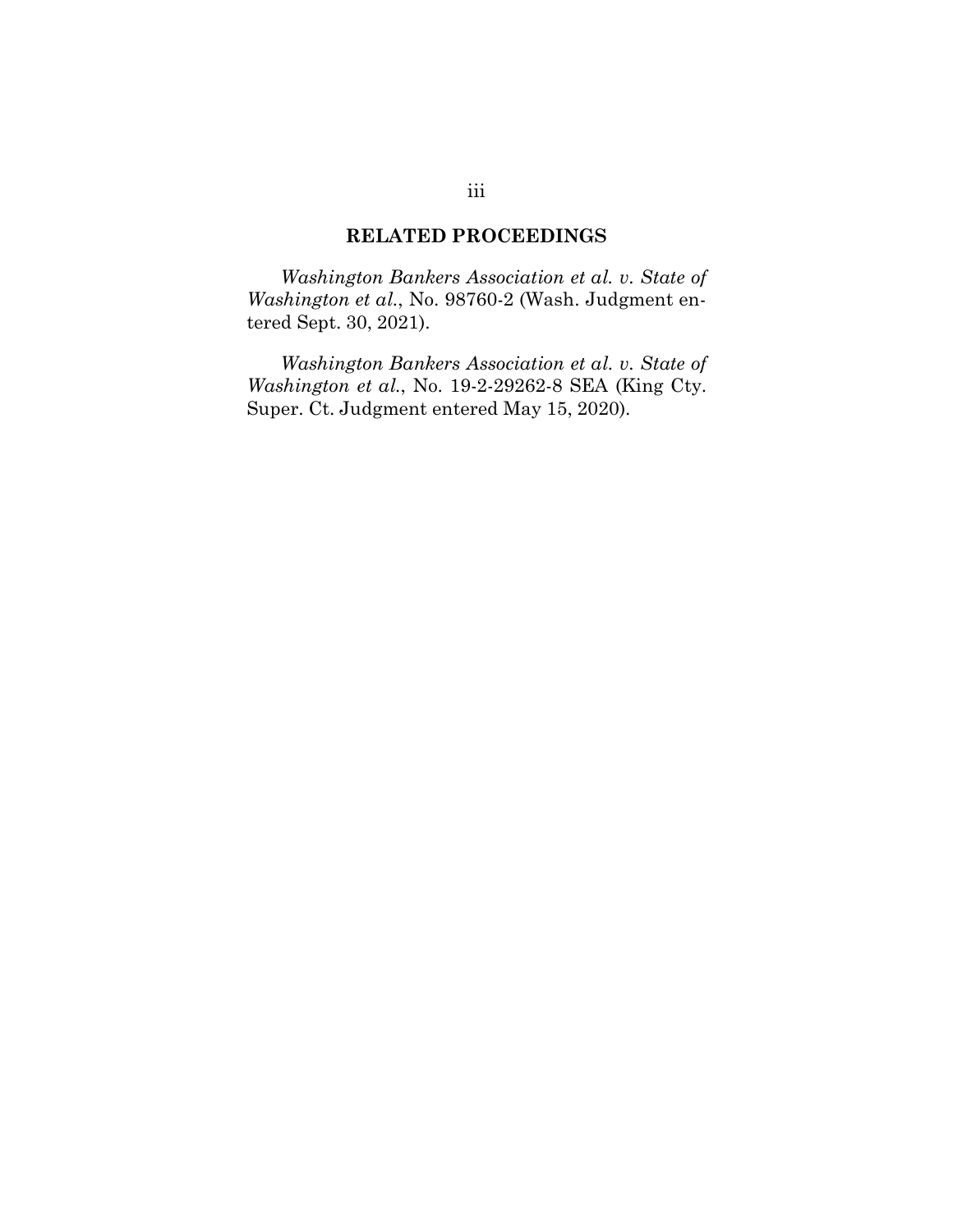# **TABLE OF CONTENTS**

# **Page**

|    | CORPORATE DISCLOSURE STATEMENT ii                                                                                                                                   |  |
|----|---------------------------------------------------------------------------------------------------------------------------------------------------------------------|--|
|    |                                                                                                                                                                     |  |
|    |                                                                                                                                                                     |  |
|    |                                                                                                                                                                     |  |
|    |                                                                                                                                                                     |  |
|    |                                                                                                                                                                     |  |
|    | CONSTITUTIONAL AND STATUTORY                                                                                                                                        |  |
|    |                                                                                                                                                                     |  |
|    |                                                                                                                                                                     |  |
|    | The Surtax's Discriminatory Effects  7                                                                                                                              |  |
|    |                                                                                                                                                                     |  |
|    | REASONS FOR GRANTING THE PETITION 10                                                                                                                                |  |
| I. | The Decision Below Exacerbates An<br>Acknowledged Circuit Split About The<br>Constitutionality Of Classifications That<br>Are Discriminatory Proxies For Interstate |  |
|    | A. Five courts of appeals correctly<br>recognize that discrimination by proxy<br>is discrimination nonetheless 11                                                   |  |
|    | B. Other courts permit discrimination by<br>proxy against interstate commerce 16                                                                                    |  |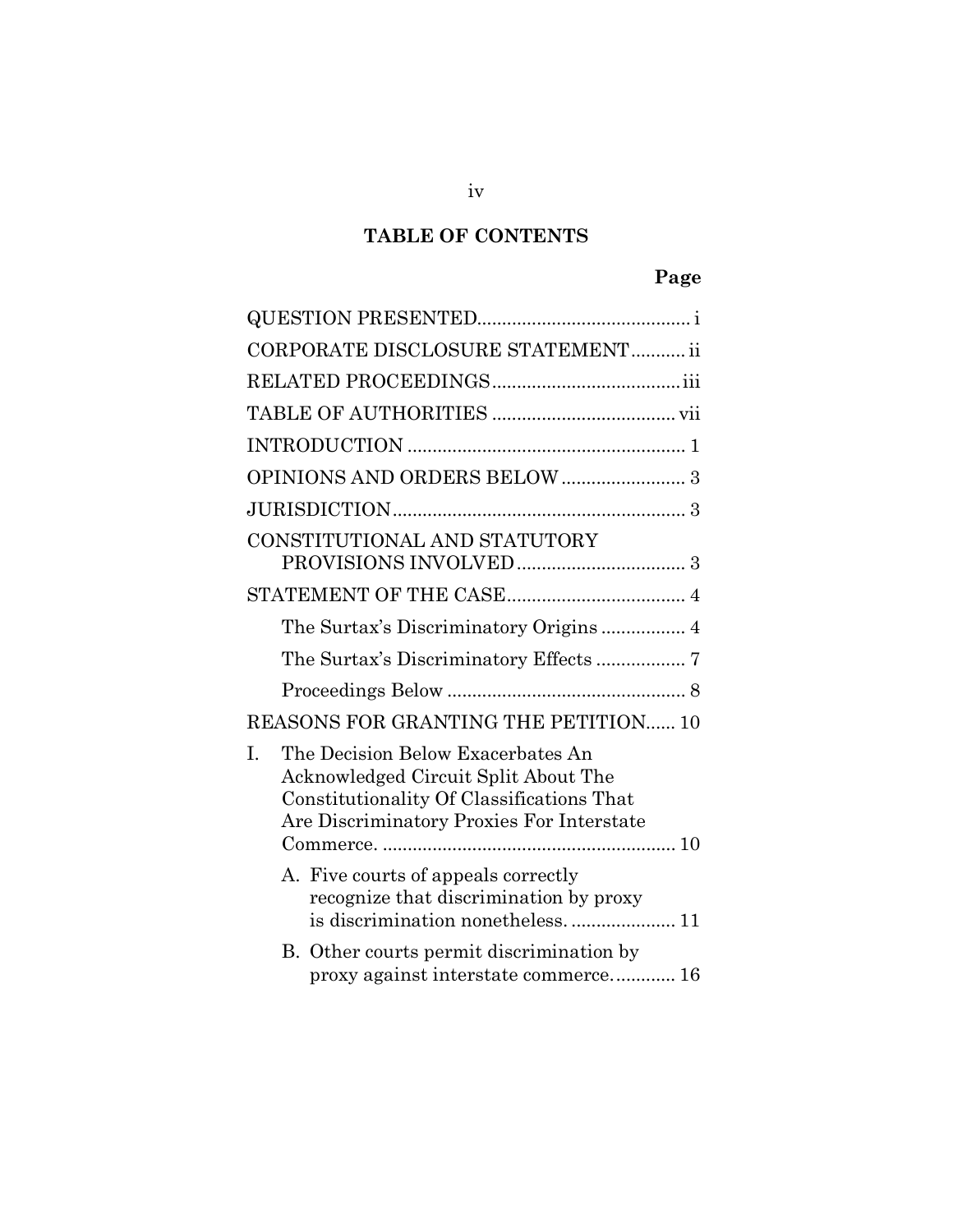| II.                                           |                                | The Decision Below Is Irreconcilable With                                                                                                                                                |  |  |
|-----------------------------------------------|--------------------------------|------------------------------------------------------------------------------------------------------------------------------------------------------------------------------------------|--|--|
|                                               | state interests based on their | A. This Court has made clear that laws<br>that disproportionately burden out-of-<br>participation in interstate commerce                                                                 |  |  |
|                                               |                                | B. The Washington Supreme Court's<br>attempt to reconcile its decision with<br>this Court's precedents misconstrues<br>those cases and reflects additional                               |  |  |
| III. This Case Is An Ideal Vehicle To Address |                                |                                                                                                                                                                                          |  |  |
|                                               |                                |                                                                                                                                                                                          |  |  |
| <b>APPENDIX A</b>                             |                                | Opinion of the<br><b>Washington Supreme</b><br>Court (September 30,                                                                                                                      |  |  |
| <b>APPENDIX B</b>                             |                                | Order of the King County<br><b>Superior Court Granting</b><br>Plaintiffs' Motion for<br>Summary Judgment and<br>Denying Defendants'<br>Motion for Summary<br>Judgment (May 15, 2020) 48a |  |  |
| APPENDIX C                                    |                                | Judgment of the King<br><b>County Superior Court</b>                                                                                                                                     |  |  |

v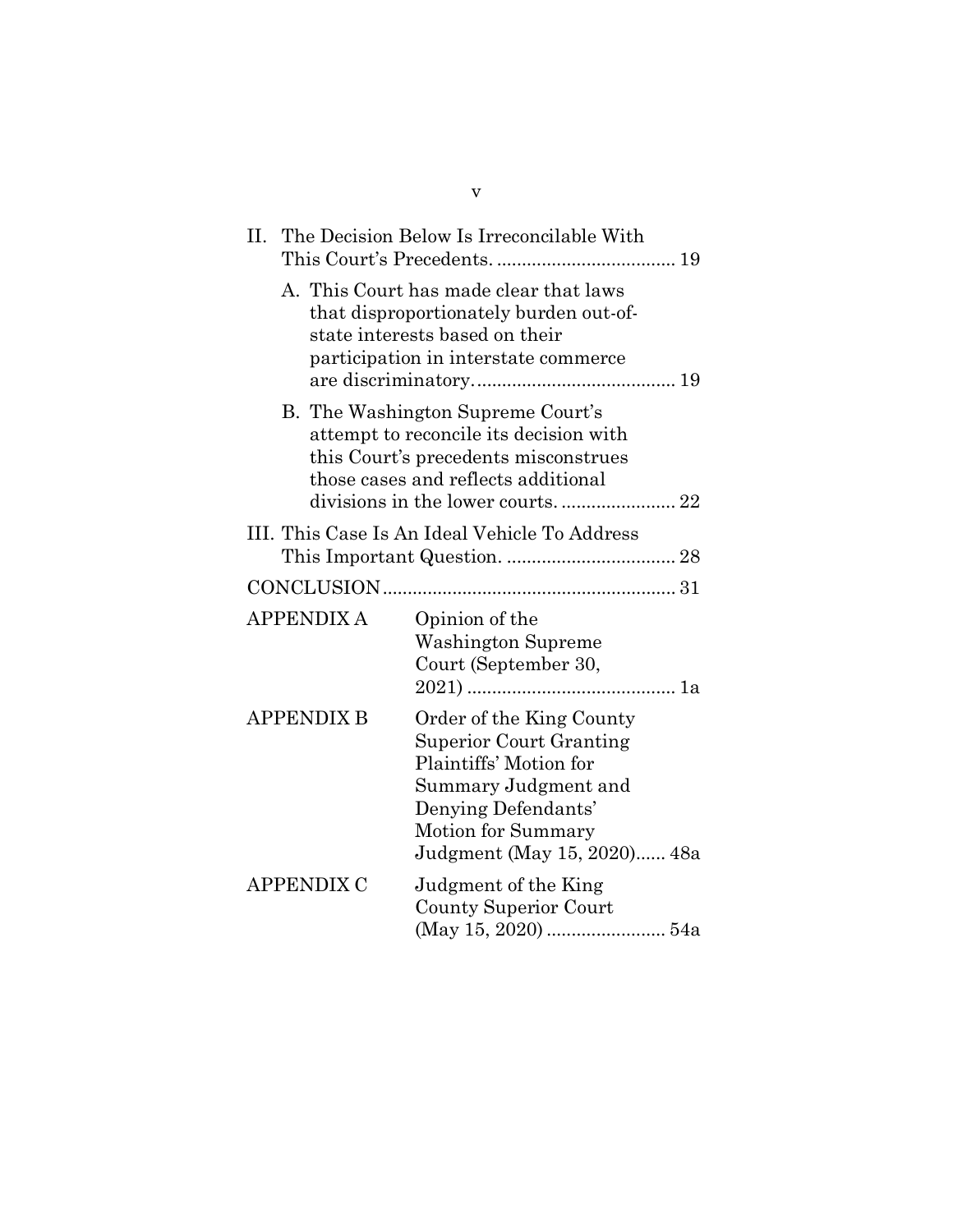| <b>APPENDIX D</b> | Excerpt from the             |  |
|-------------------|------------------------------|--|
|                   | Summary Judgment             |  |
|                   | <b>Hearing Transcript</b>    |  |
|                   | Before the Hon. Marshall     |  |
|                   | Ferguson of the King         |  |
|                   | <b>County Superior Court</b> |  |
|                   |                              |  |
| APPENDIX E        |                              |  |

vi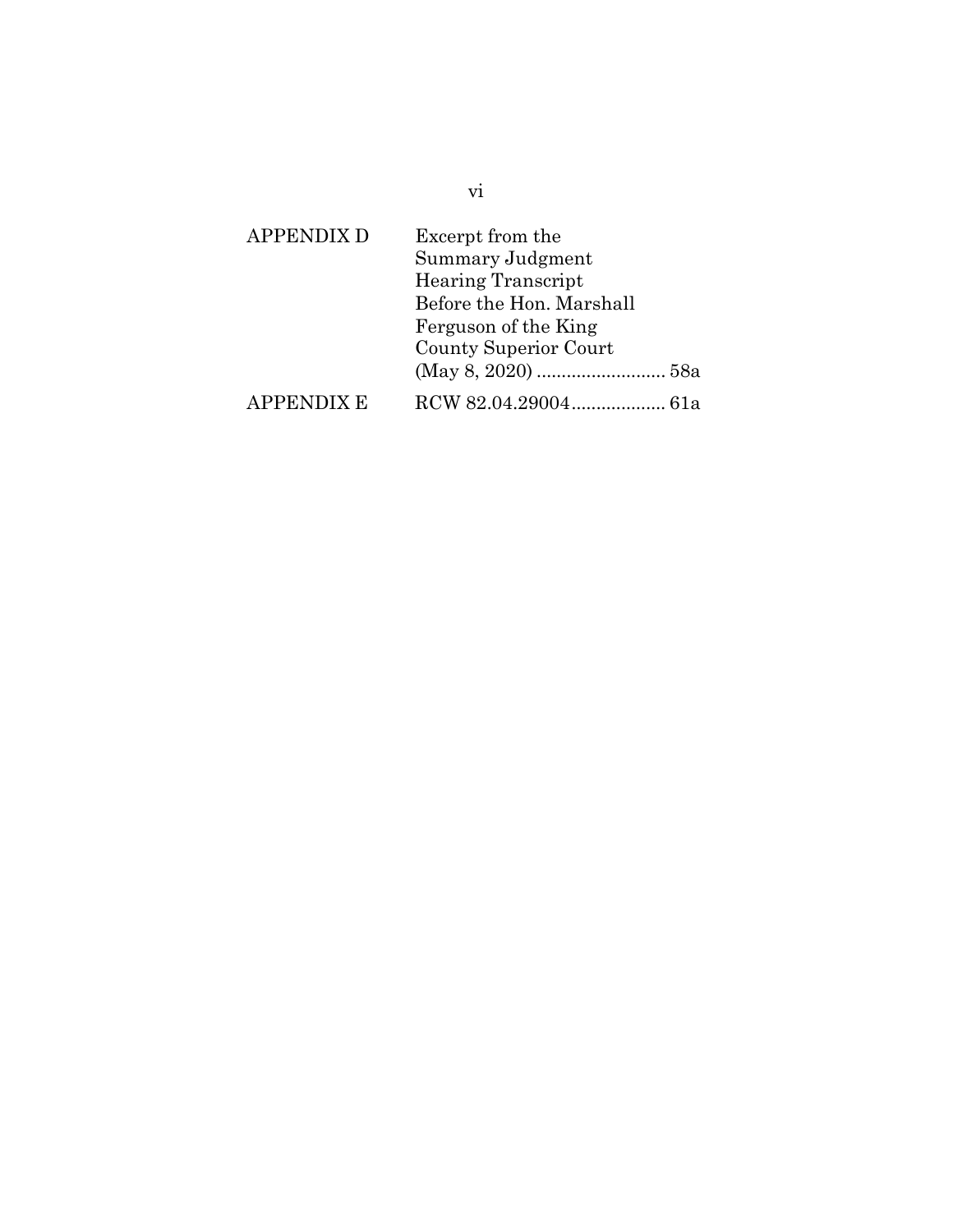## **TABLE OF AUTHORITIES**

# **Page(s)**

## <span id="page-7-0"></span>**Cases**

| 8 Erie St. JC LLC v. City of Jersey City,<br>No. 19-CV-9351, 2021 WL 689147 |
|-----------------------------------------------------------------------------|
| Am. Trucking Ass'ns, Inc. v. Scheiner,                                      |
| Amerada Hess Corp. v. N.J. Dep't of Treasury,                               |
| Barringer v. Griffes,                                                       |
| Best & Co. v. Maxwell,                                                      |
| Black Star Farms LLC v. Oliver,                                             |
| Boston Stock Exch. v. State Tax Comm'n,                                     |
| Cachia v. Islamorada,<br>542 F.3d 839 (11th Cir. 2008) 12, 29               |
| Camps Newfound/Owatonna, Inc. v.<br>Town of Harrison,                       |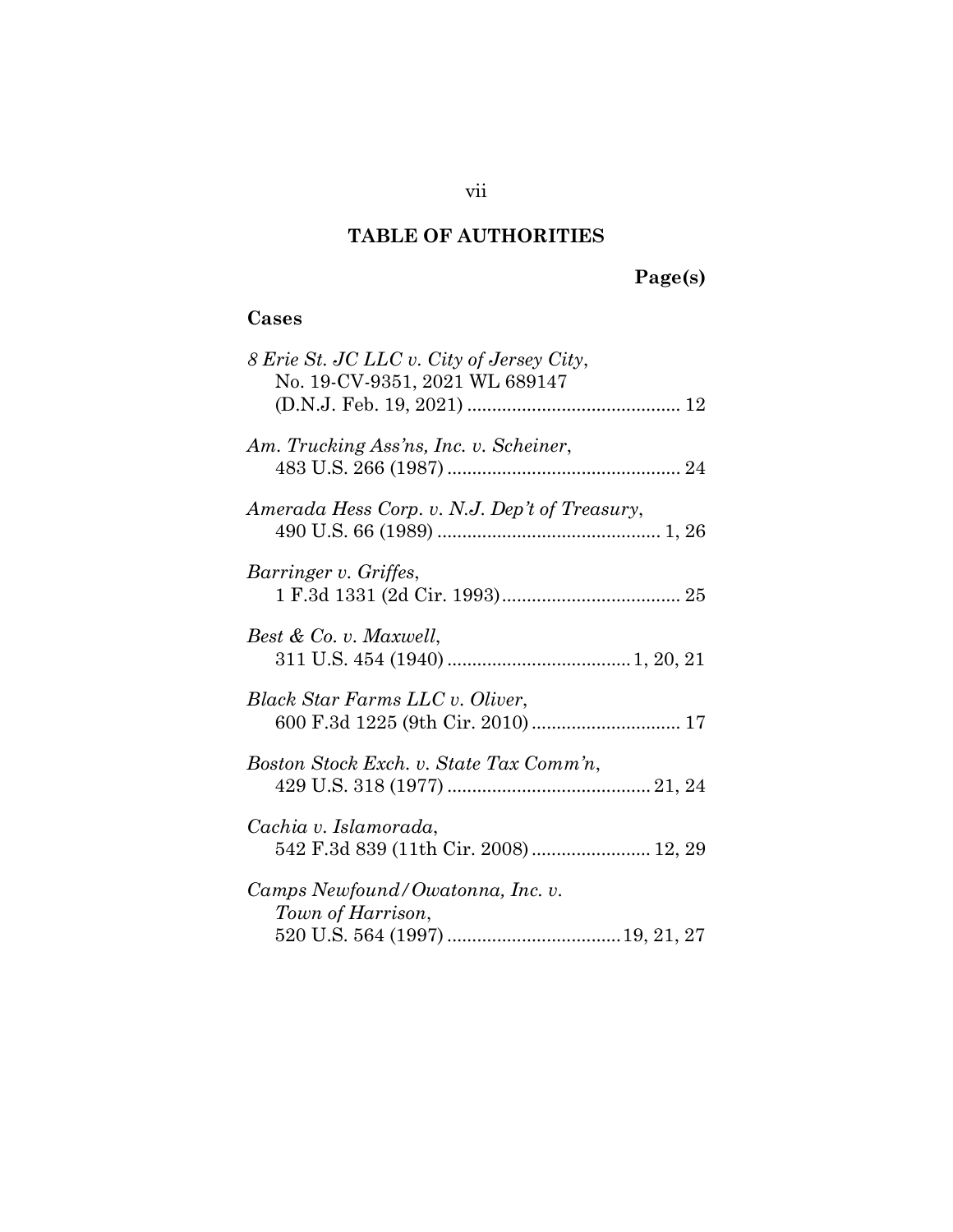| Chamber of Com. of the U.S. v. Franchot,<br>No. 1:21-cv-410 (D. Md. filed Feb. 18, 2021)  30            |
|---------------------------------------------------------------------------------------------------------|
| Chapman v. Comm'r of Revenue,                                                                           |
| Cherry Hill Vineyards, LLC v. Lilly,                                                                    |
| Cloverland-Green Spring Dairies, Inc. v.<br>Penn. Milk Mktg. Bd.,<br>298 F.3d 201 (3d Cir. 2002) 29, 30 |
| Commonwealth Edison Co. v. Montana,                                                                     |
| Commonwealth Edison Co. v. State,                                                                       |
| Comptroller of Treas. of Md. v. Wynne,                                                                  |
| Exxon Corp. v. Governor of Md.,                                                                         |
| Family Winemakers of Cal. v. Jenkins,<br>592 F.3d 1 (1st Cir. 2010) 14, 29                              |
| Fulton Corp. v. Faulkner,                                                                               |
| Hughes v. Oklahoma,                                                                                     |
| Hunt v. Wash. State Apple Advert. Comm'n,                                                               |

## viii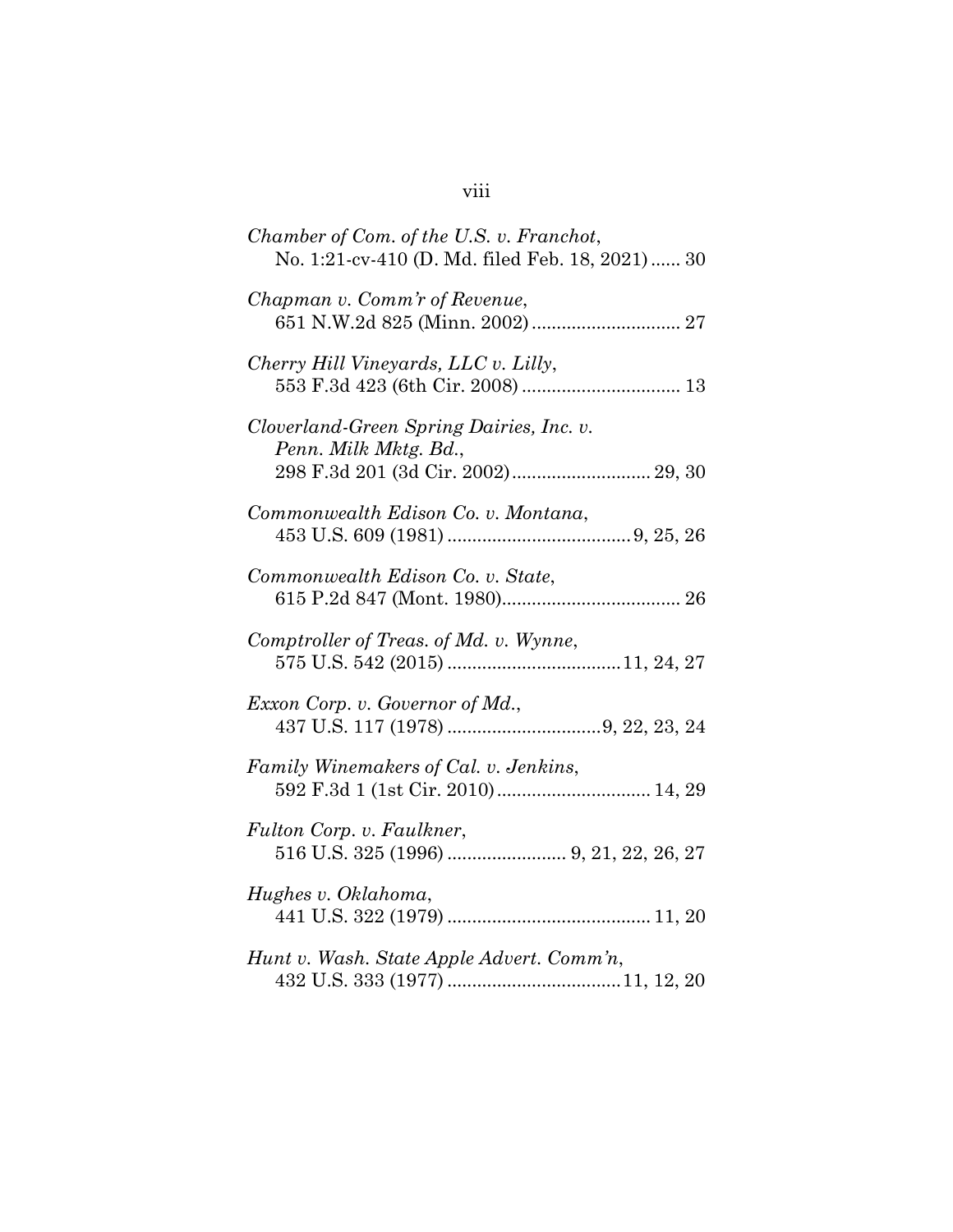| Int'l Fran. Ass'n, Inc. v. City of Seattle,                                                        |
|----------------------------------------------------------------------------------------------------|
| 803 F.3d 389 (9th Cir. 2015) 11, 15, 16, 17,<br>18, 25, 28                                         |
| Island Silver & Spice, Inc. v. Islamorada,<br>542 F.3d 844 (11th Cir. 2008)  12, 13                |
| Jones v. Gale,                                                                                     |
| Lewis v. BT Inv. Managers, Inc.,                                                                   |
| Maine v. Taylor,                                                                                   |
| McNeilus Truck & Mfg., Inc. v. Ohio ex<br>rel. Montgomery,<br>226 F.3d 429 (6th Cir. 2000)  13, 14 |
| Piazza's Seafood World, LLC v. Odom,                                                               |
| Rosenblatt v. City of Santa Monica,<br>940 F.3d 439 (9th Cir. 2019)  17, 18                        |
| S.C. State Highway Dep't v. Barnwell Bros.,                                                        |
| Saban Rent-a-Car LLC v. Ariz. Dep't of<br>Revenue,                                                 |
| Tenn. Wine & Spirits Retailers Ass'n v.<br>Thomas,                                                 |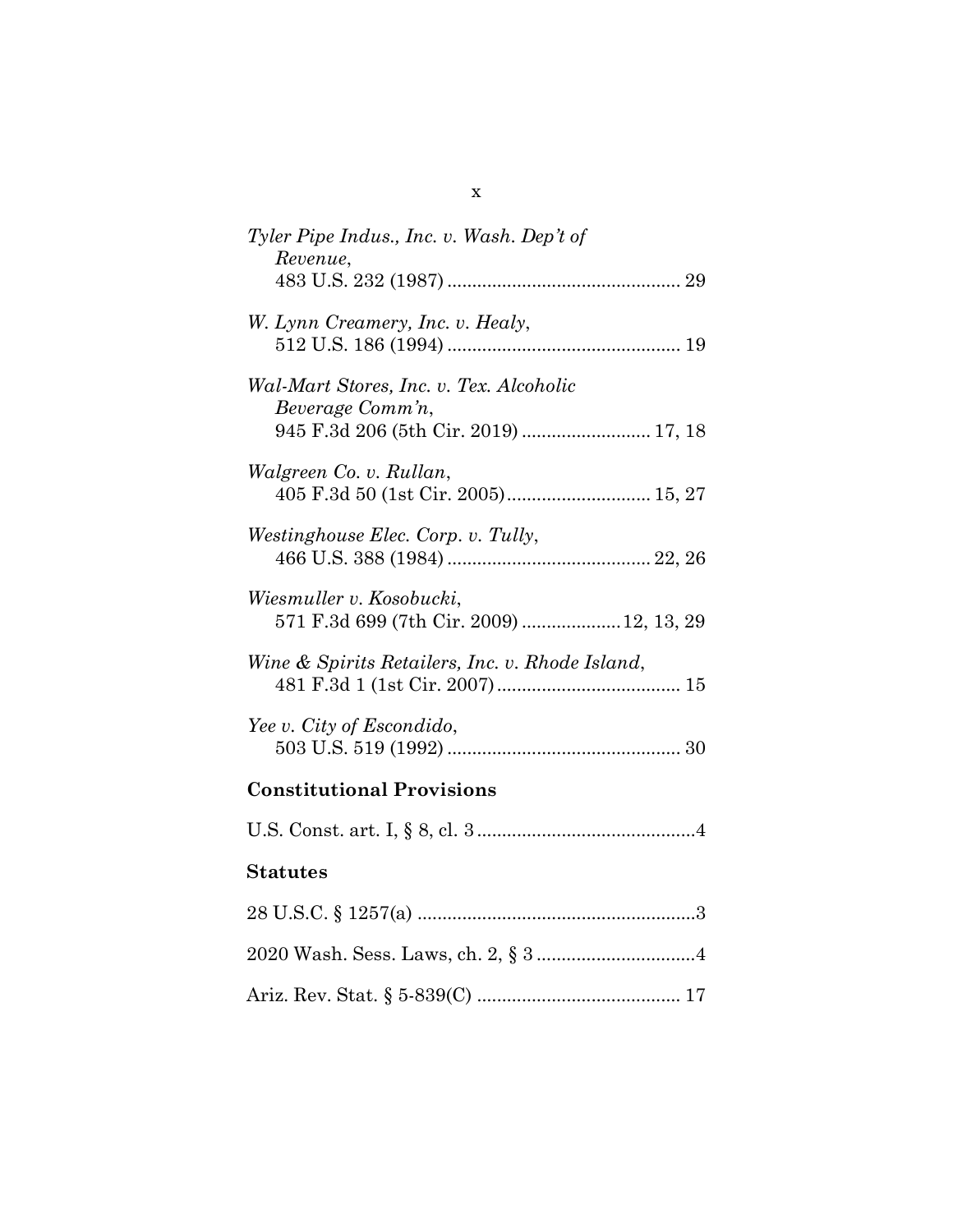| <b>Other Authorities</b>                                                                                                                                                                                               |
|------------------------------------------------------------------------------------------------------------------------------------------------------------------------------------------------------------------------|
| Erwin Chemerinsky, Constitutional                                                                                                                                                                                      |
| House Floor Debate on Substitute HB 2167,<br>66th Leg., Reg. Sess. (Wash. Apr. 27, 2019),<br>https://www.tvw.org/watch/?even-                                                                                          |
| Senate Floor Debate on Substitute HB 2167,<br>66th Leg., Reg. Sess. (Wash. Apr. 28,<br>2019), https://www.tvw.org/watch/?even-                                                                                         |
| Adam B. Thimmesch, The Unified<br>Dormant Commerce Clause, 92                                                                                                                                                          |
| Valerie Walker, Notes and Comments,<br>The Dormant Commerce Clause<br>"Effect": How the Difficulty in<br>Reconciling Exxon and Hunt Has<br>Led to a Circuit Split for Challenges<br>to Laws Affecting National Chains, |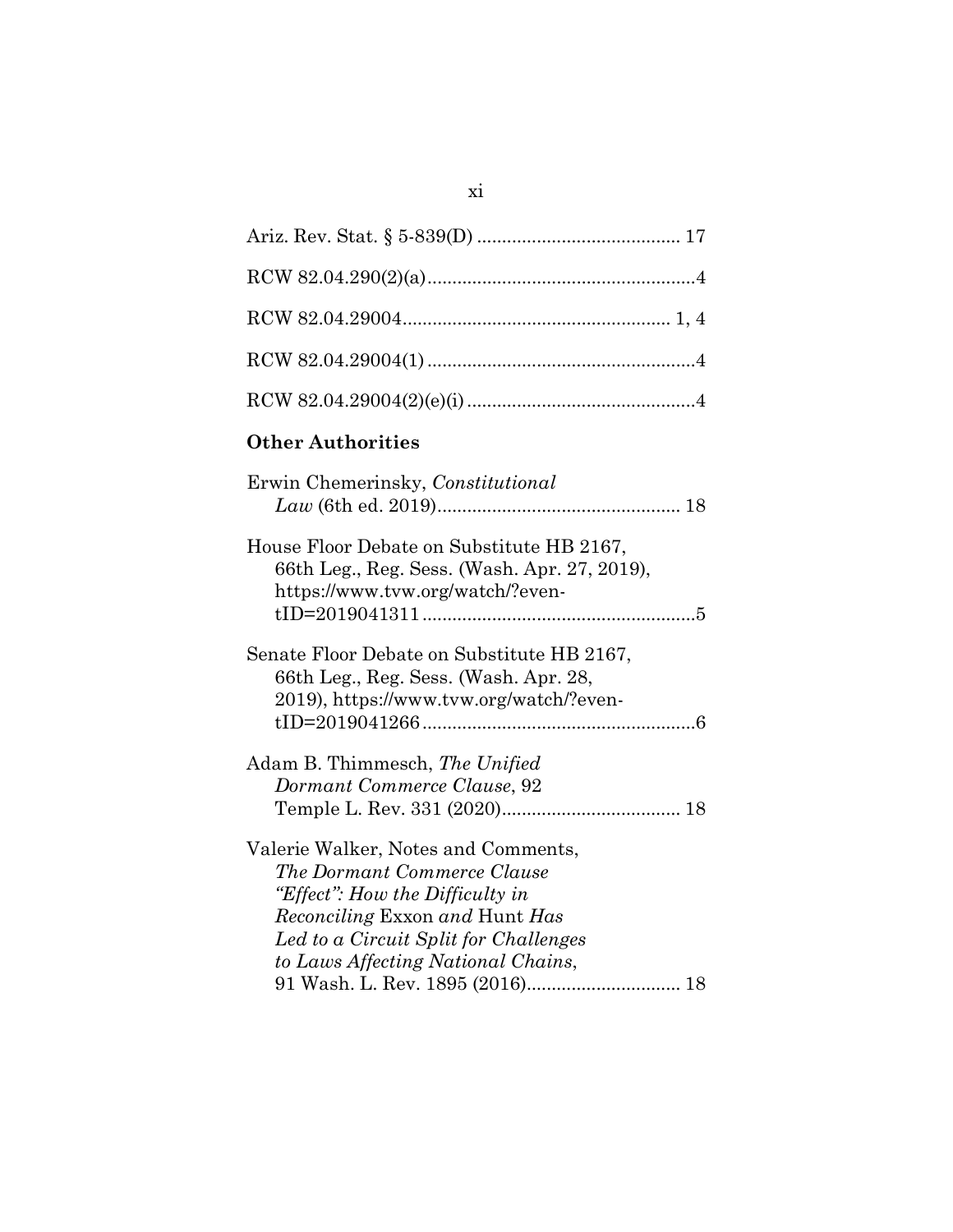#### <span id="page-12-2"></span>**INTRODUCTION**

<span id="page-12-1"></span><span id="page-12-0"></span>This Court has long recognized three forms of discrimination against interstate commerce that violate the dormant Commerce Clause: *facial* discrimination, discriminatory *purpose*, and discriminatory *effects*. *E.g.*, *Amerada Hess Corp. v. N.J. Dep't of Treasury*, 490 U.S. 66, 75 (1989). That last category is critical. After all, discrimination against interstate commerce isn't always "forthright." *Best & Co. v. Maxwell*, 311 U.S. 454, 455 (1940). Instead, such discrimination often is "ingenious," *id.*, using terms that are drawn to disadvantage out-of-state businesses or interstate commercial activity. But discrimination by means of artful drafting is discrimination all the same. And, no less than facial discrimination and discriminatory purpose, it is anathema to the Constitution's command that in-state and interstate commerce be treated evenhandedly so that fair competition in a truly national economy can flourish.

<span id="page-12-3"></span>Contrary to the decisions of multiple other courts—and to this Court's clear guidance—the Washington Supreme Court has upheld a law that is engineered to discriminate almost perfectly against interstate commerce. Specifically, Washington State imposed a substantial surtax on "specified financial institutions," defined as any "member of a consolidated financial institution group" reporting at least \$1 billion in global annual net income. Revised Code of Washington (RCW) 82.04.29004. This means that the surtax is triggered by the aggregate earnings of all consolidated affiliates and parents anywhere in the world, regardless of how little revenue the taxpaying institution generates in Washington. So a bank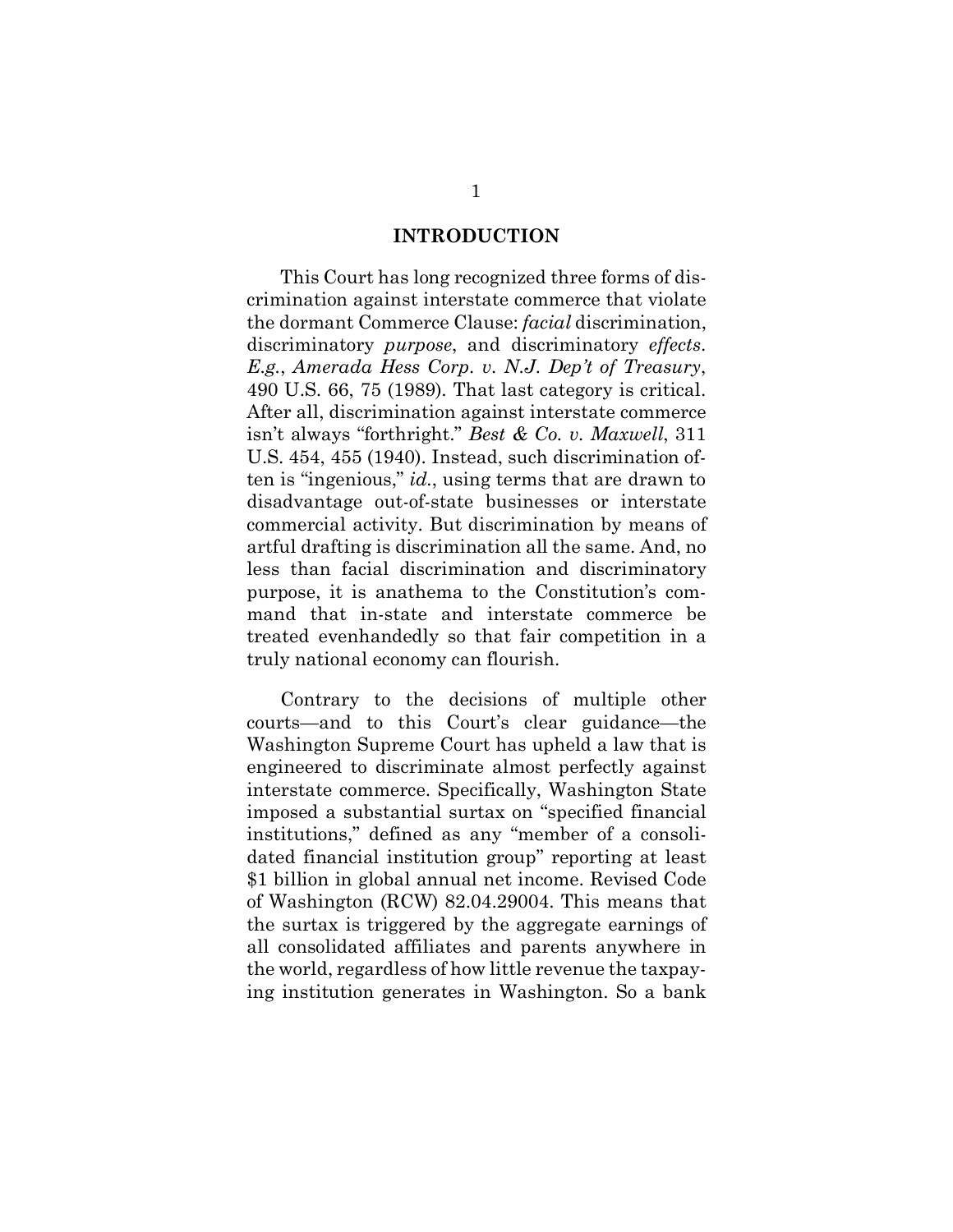that earns \$100 million in net income only in Washington will be taxed at 1.75%, whereas a competing bank that earns \$100 million in Washington and also has out-of-state affiliates that earn \$900 million will be taxed at 2.95%—solely because of its connection to a financial group that earns substantial sums in interstate commerce. Indeed, even if the first bank earned \$900 million in Washington, it still would pay a substantially lower tax rate on those earnings than the second bank that earns only \$100 million in state. Why? Solely because of the second bank's tie to interstate commerce. The surtax is triggered by the earnings of entities outside of Washington—including entities that do no business in the state and that the state could not directly tax.

Nothing about the surtax's discriminatory effects is hypothetical—or accidental. The Washington legislature passed the surtax only after being assured that only out-of-state "mega-banks" would pay it. And the undisputed evidence is that 99.74% of surtax revenue comes from institutions based out of state; 98% of financial institutions subject to the surtax have their principal places of business outside of Washington State; and 100% of the entities paying the surtax are subject to it only because they are affiliated with extensive interstate banking networks.

In nonetheless upholding the surtax, the Washington Supreme Court deepened divisions between the lower courts and departed from this Court's precedents. First and foremost, it failed to recognize that a law imposing disfavored treatment based on a proxy for extensive interstate commerce necessarily discriminates against interstate commerce. There is an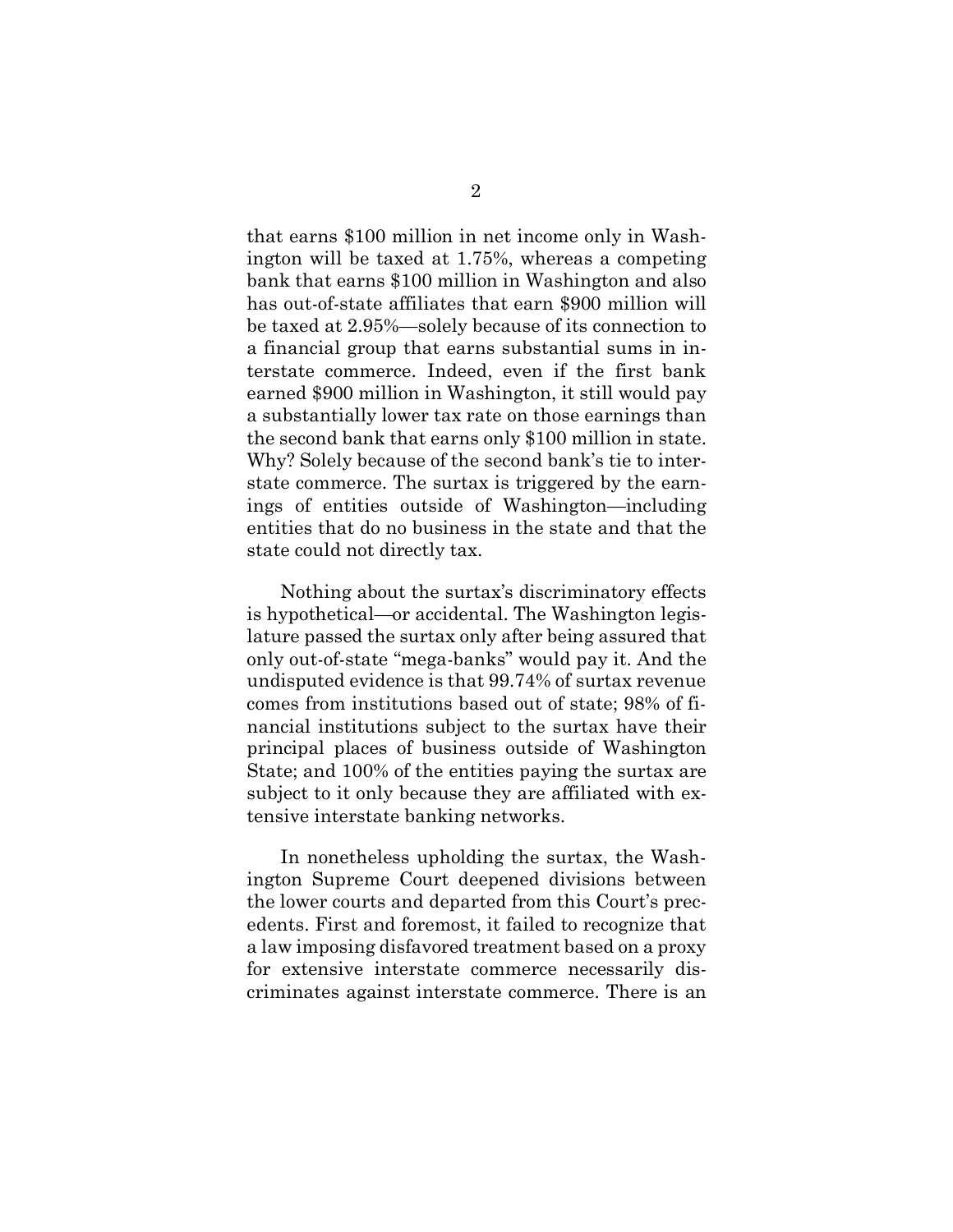acknowledged division of authority on this question, notwithstanding clear authority from this Court that it is unconstitutional to single out businesses based on their connections to interstate commerce. Second, in holding that a tax on in-state revenue is immune from the dormant Commerce Clause—regardless of how the tax is triggered—the decision below departed from this Court's precedents in ways that are the source of still further confusion in the lower courts.

The Court should grant review to resolve these divisions and to reaffirm that state legislatures may not draft their way around the Commerce Clause.

#### **OPINIONS AND ORDERS BELOW**

<span id="page-14-0"></span>The trial court's summary judgment decisions and order declaring the Washington surtax unconstitutional are unreported and reproduced at Pet. App. 48a-60a. The Washington Supreme Court's decision is reported at 495 P.3d 808 and reproduced at Pet. App. 1a-47a.

### <span id="page-14-3"></span>**JURISDICTION**

<span id="page-14-1"></span>The Washington Supreme Court issued its opinion on September 30, 2021. Pet. App. 1a. On November 24, 2021, this Court extended the time to petition for a writ of certiorari to January 28, 2022. This Court has jurisdiction under 28 U.S.C. § 1257(a).

## <span id="page-14-2"></span>**CONSTITUTIONAL AND STATUTORY PROVISIONS INVOLVED**

The Commerce Clause of the U.S. Constitution provides in relevant part that "Congress shall have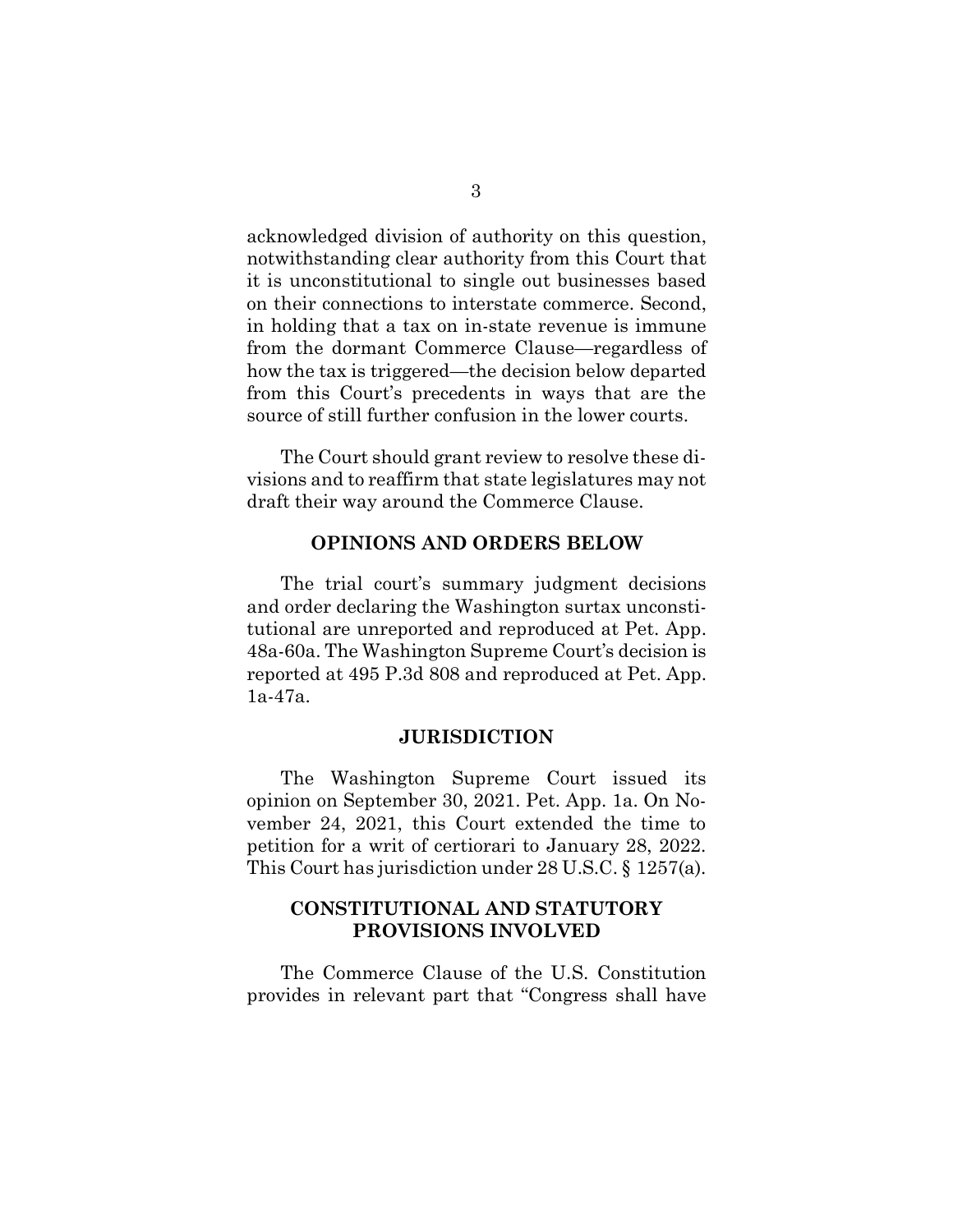Power … [t]o regulate Commerce … among the several States." U.S. Const. art. I, § 8, cl. 3. The statute establishing the surtax, RCW 82.04.29004, is reproduced at Pet. App. 61a-65a.

### <span id="page-15-3"></span>**STATEMENT OF THE CASE**

#### <span id="page-15-1"></span><span id="page-15-0"></span>*The Surtax's Discriminatory Origins*

In the waning days of the 2019 legislative session, the Washington State legislature found itself facing a budget shortfall with only two days to close the gap. So, in just 48 hours, the legislature proposed and passed an 80% increase in the business and occupation ("B&O") tax owed by certain "specified financial institutions." RCW 82.04.29004. Prior to enactment of this new surtax, financial service businesses operating in Washington were subject to a B&O tax of 1.5% of the gross income they earned on their business in the state.[1](#page-15-5) Pet. App. 3a. The new bill, SHB 2167, imposed a surtax of 1.2% on the gross Washington income of financial institutions that are "member[s] of a consolidated financial institution group that reported on its consolidated financial statement for the previous calendar year [global] annual net income of at least one billion dollars." Pet. App. 2a; RCW  $82.04.29004(1), (2)(e)(i).$ 

<span id="page-15-4"></span>In other words, although the surtax is paid only on in-state earnings, it is triggered by the global net

<span id="page-15-5"></span><span id="page-15-2"></span><sup>1</sup> A B&O tax is an excise tax on gross income imposed for doing business in the state. Pet. App. 3a. The base rate for the B&O tax increased to 1.75% in 2020, so the surtax now amounts to an increase of 68% over the otherwise applicable tax. 2020 Wash. Sess. Laws, ch. 2, § 3 (codified at RCW 82.04.290(2)(a)).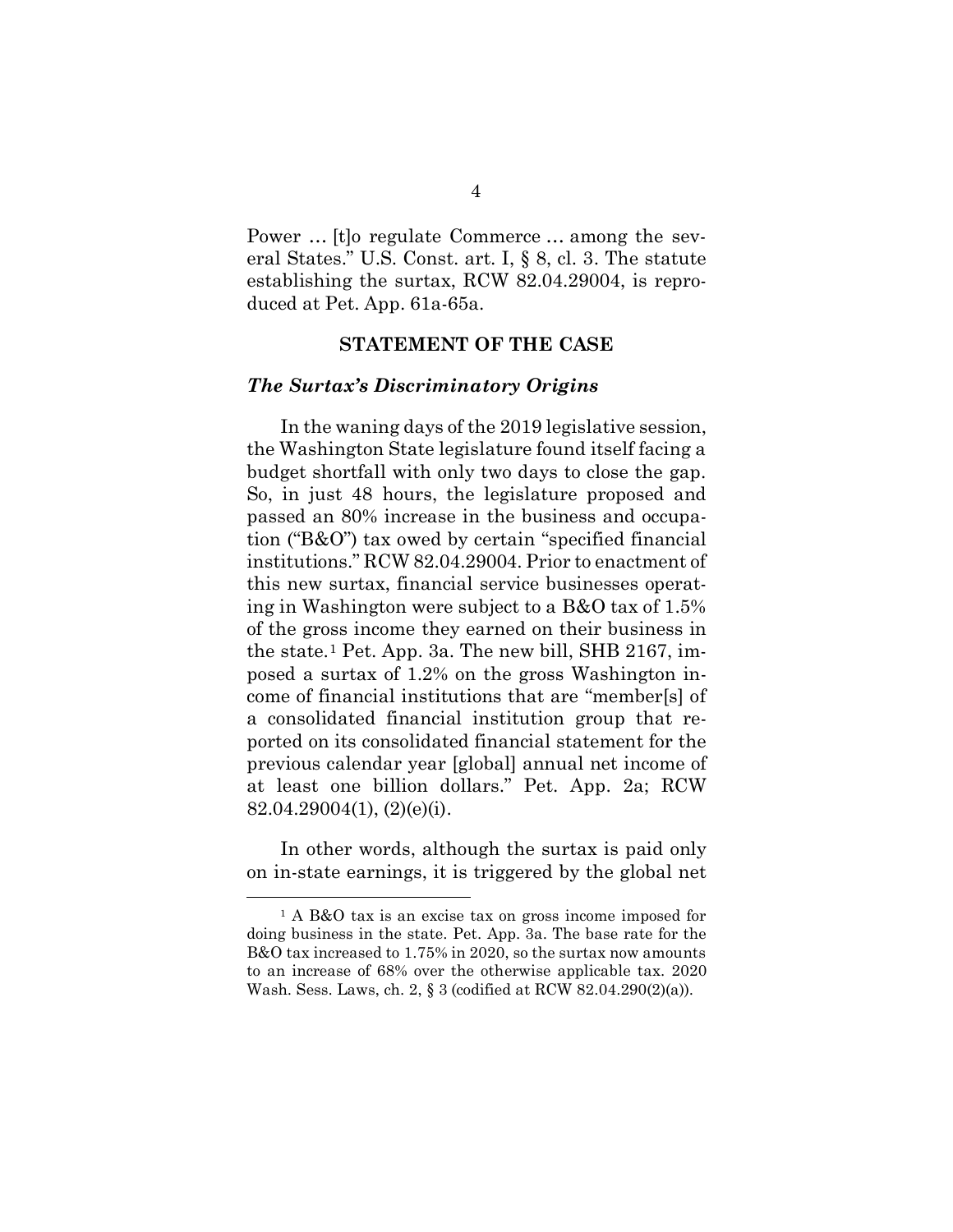income of the entire affiliated financial group, regardless of how little revenue the taxpaying institution generates in Washington. By selecting a one-billiondollar trigger for the surtax, the legislature ensured that the tax would reach only financial institutions that engage in extensive interstate commerce.

The legislature was forthright about whom it was targeting and why. In statements concerning the bill and proposed amendments to it, the surtax's sponsor, Representative Tarleton, urged colleagues to "help the community banks and the small credit unions and … make sure that the largest banks in the world are going to pay the tax.["2](#page-16-1) The surtax would apply to "mega-banks" that, in the sponsor's view, "have not chosen to participate in local economies and put money into local communities"; if they wanted the same "credit" and the same "benefits" the legislature was affording local banks, they'd have to "demonstrate that they want to be here in our own communities supporting us." House Floor Debate 8:28-50, 22:57-23:12; *see id.* at 23:30-40 ("I haven't seen the commitment to the local communities from these largest institutions that we need to see to support our state."). Even the State conceded below that the sponsor's comments "appear to show an intent to promote 'local banks' at the expense of banks operating in

<span id="page-16-1"></span><span id="page-16-0"></span><sup>2</sup> House Floor Debate on Substitute HB 2167, 66th Leg., Reg. Sess. (Wash. Apr. 27, 2019), at 6:24-34, https://www.tvw.org/watch/?eventID=2019041311 ("House Floor Debate").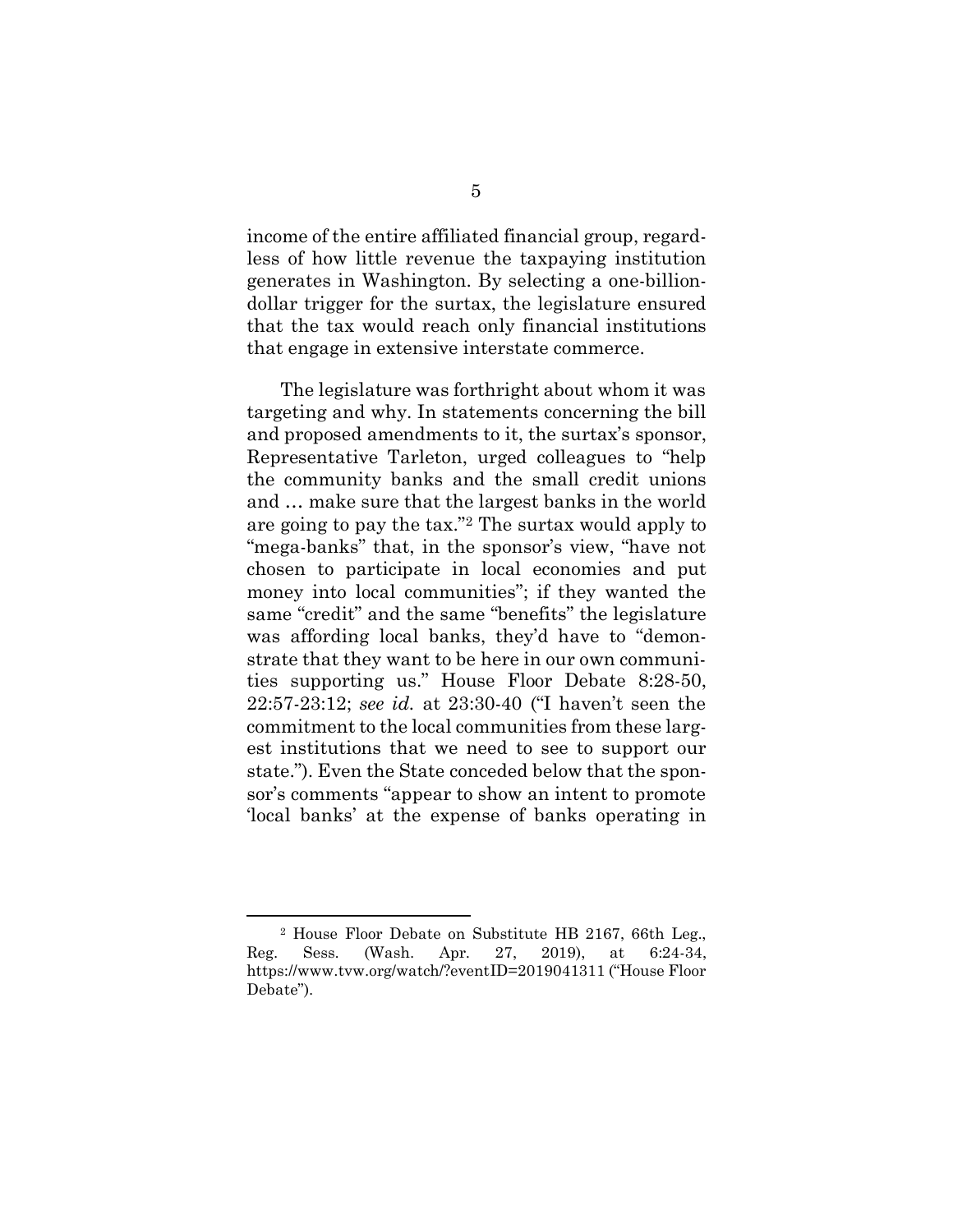interstate commerce." Clerk's Papers ("CP") 254 (Defs.' Opp. to Mot. for Summ. J.).[3](#page-17-1) 

Like the bill's sponsor, other supporters touted the surtax's targeted effect on institutions outside of their "community." They bragged that, because the surtax applies only to "institutions with \$1 billion in global net profits," it "does not impact community banks or credit unions." CP 223. "Small community banks and credit unions will not pay this rate and in fact [it] will help increase their competitiveness with big banks." CP 225.

Other legislators, however, balked at the obvious discrimination. One warned that the surtax "clearly seems to violate the Commerce Clause" by targeting "out-of-state bank[s]" because, under "the definition of a billion dollars in net profits, not a single bank in Washington meets that definition. So in-state banks pay half the tax rate of what the out-of-state banks will pay."<sup>4</sup> Another explained, "[y]ou can't have a differential tax scheme, like we're proposing here, that so clearly, so obviously differentiates between in-state and interstate banks without failing the smell test." Senate Floor Debate 1:41:40-1:41:56.

Nonetheless, the bill was rushed through committee and both houses of the legislature. Following

<span id="page-17-1"></span><sup>3</sup> The Clerk's Papers are the records transmitted by the trial court to the Washington Supreme Court as the record on appeal.

<span id="page-17-2"></span><span id="page-17-0"></span><sup>4</sup> Senate Floor Debate on Substitute HB 2167, 66th Leg., Reg. Sess. (Wash. Apr. 28, 2019), at 1:39:59-1:40:19, https://www.tvw.org/watch/?eventID=2019041266 ("Senate Floor Debate").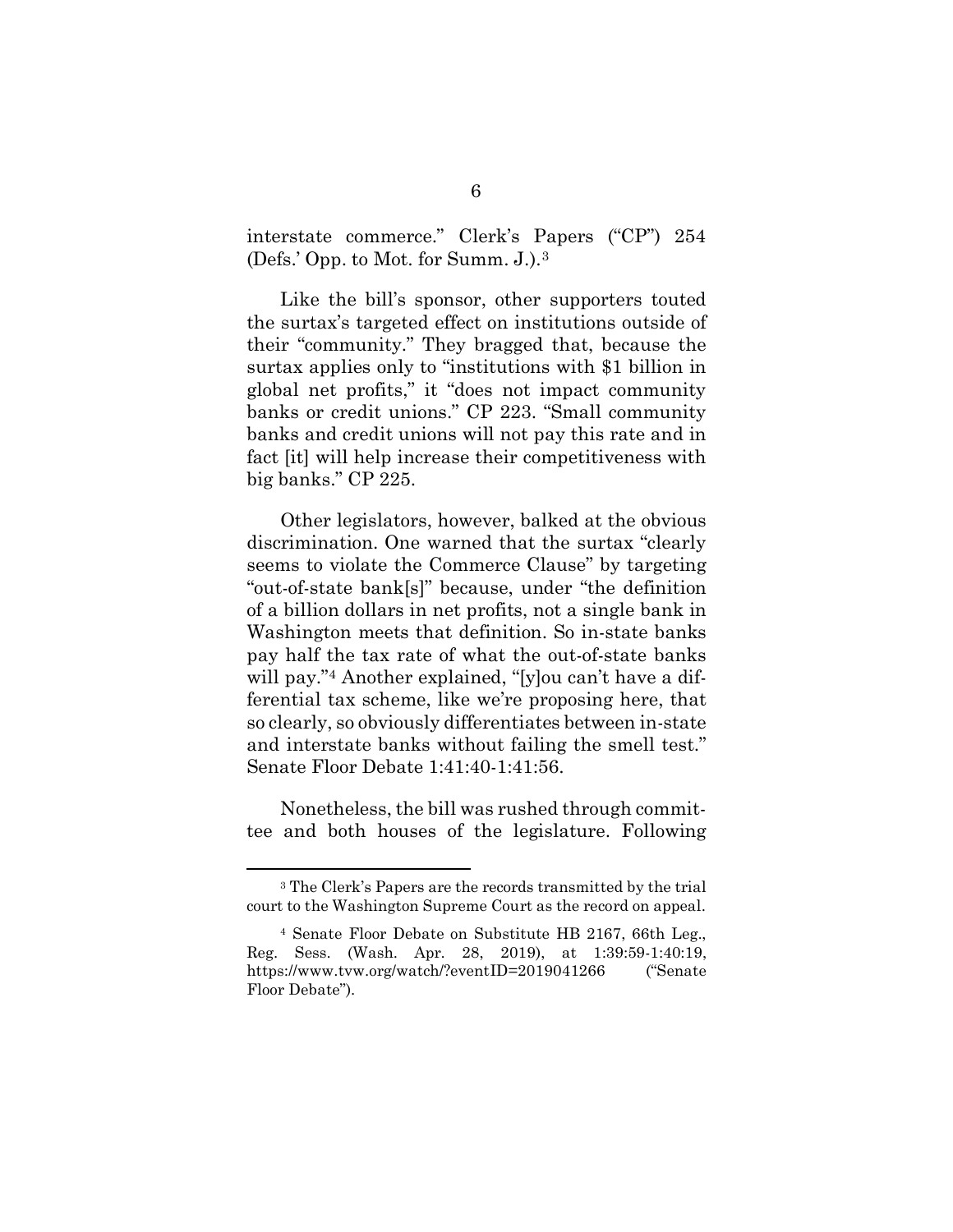passage, a bipartisan group of legislators asked the governor to veto the bill—among other reasons because it "likely [would] be the subject of litigation on grounds that it violates the commerce clause of the United States Constitution by subjecting out-of-state banks to different tax laws than in-state banks." CP 233. The governor nonetheless signed the bill into law.

#### <span id="page-18-0"></span>*The Surtax's Discriminatory Effects*

The surtax was stunningly successful in achieving the legislature's aim of targeting out-of-state "mega-banks." Before voting on the surtax, legislators asked the Washington Department of Revenue to project how many—if any—Washington-chartered banks would satisfy the threshold for the surtax. CP 297. The Department of Revenue confirmed that every single entity likely to owe the surtax in 2020 and 2021 "ha[s] their principal place of business outside Washington." CP 236. Undisputed data from the first quarter the surtax was in effect proved its discriminatory effect: Just three of the 153 surtax payers—fewer than 2%—are based in Washington, and only one is a business formed under Washington law. Pet. App. 4a; CP 375-80. Those three taxpayers paid just \$88,428 a mere 0.26% of the total surtax paid by all 153 taxpayers in that first quarter. Pet. App. 4a; CP 375-80; CP 371-72. And all three of them are subject to the surtax only because they are affiliated with extensive interstate banking networks. CP 375-76, 393 n.5.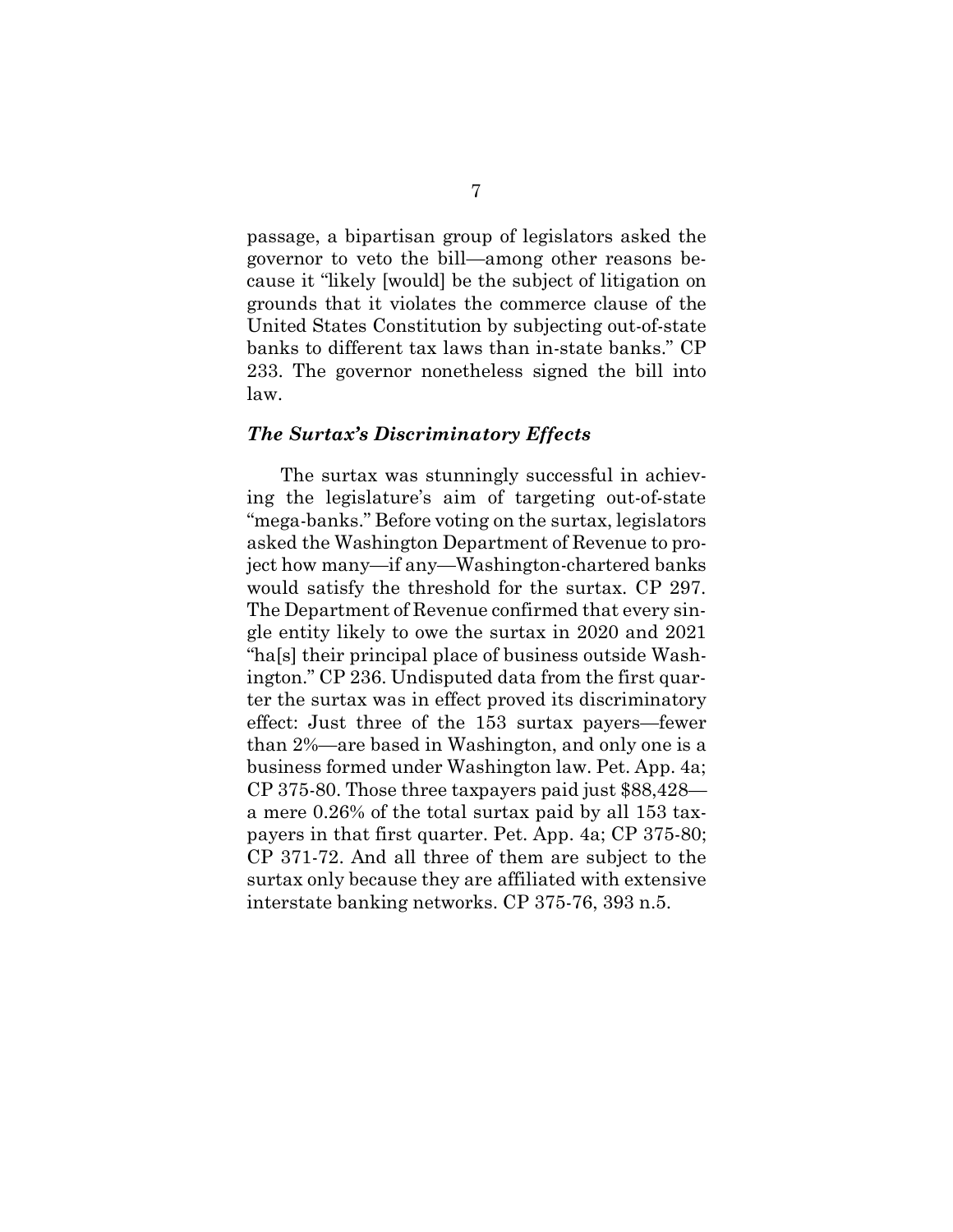#### <span id="page-19-0"></span>*Proceedings Below*

Petitioners, two non-profit banking associations, brought a declaratory-judgment action challenging the surtax under the Commerce Clause of the U.S. Constitution. They explained that, in both purpose and effect, the surtax discriminates against out-ofstate banks, which bear the overwhelming brunt of the surtax. CP 165. Moreover, the surtax discriminates against interstate commercial *activity*. That is because the threshold for the surtax—\$1 billion in consolidated global net income—can be met only by entities substantially engaged in *interstate* commerce, and not entities like local credit unions and community banks that engage solely in intra-state commercial activity. CP 165-66. The state presented no evidence indicating that the surtax would be triggered in the absence of extensive interstate commerce.

On cross-motions for summary judgment, the trial court concluded that while the surtax is *facially* neutral, Pet. App. 59a, it is "illegal, invalid, and unenforceable because it discriminates in effect and in purpose against interstate commerce in violation of the dormant Commerce Clause," Pet. App. 55a.

The Washington Supreme Court granted the State's request for direct review, bypassing the intermediate appellate court, and reversed. Pet. App. 2a, 5a. The court did not deny that financial institutions that trigger the surtax are subject to a significantly higher tax rate. Nor did it deny that the higher rate falls exclusively on banks engaged in interstate commerce, which are overwhelmingly located out of state.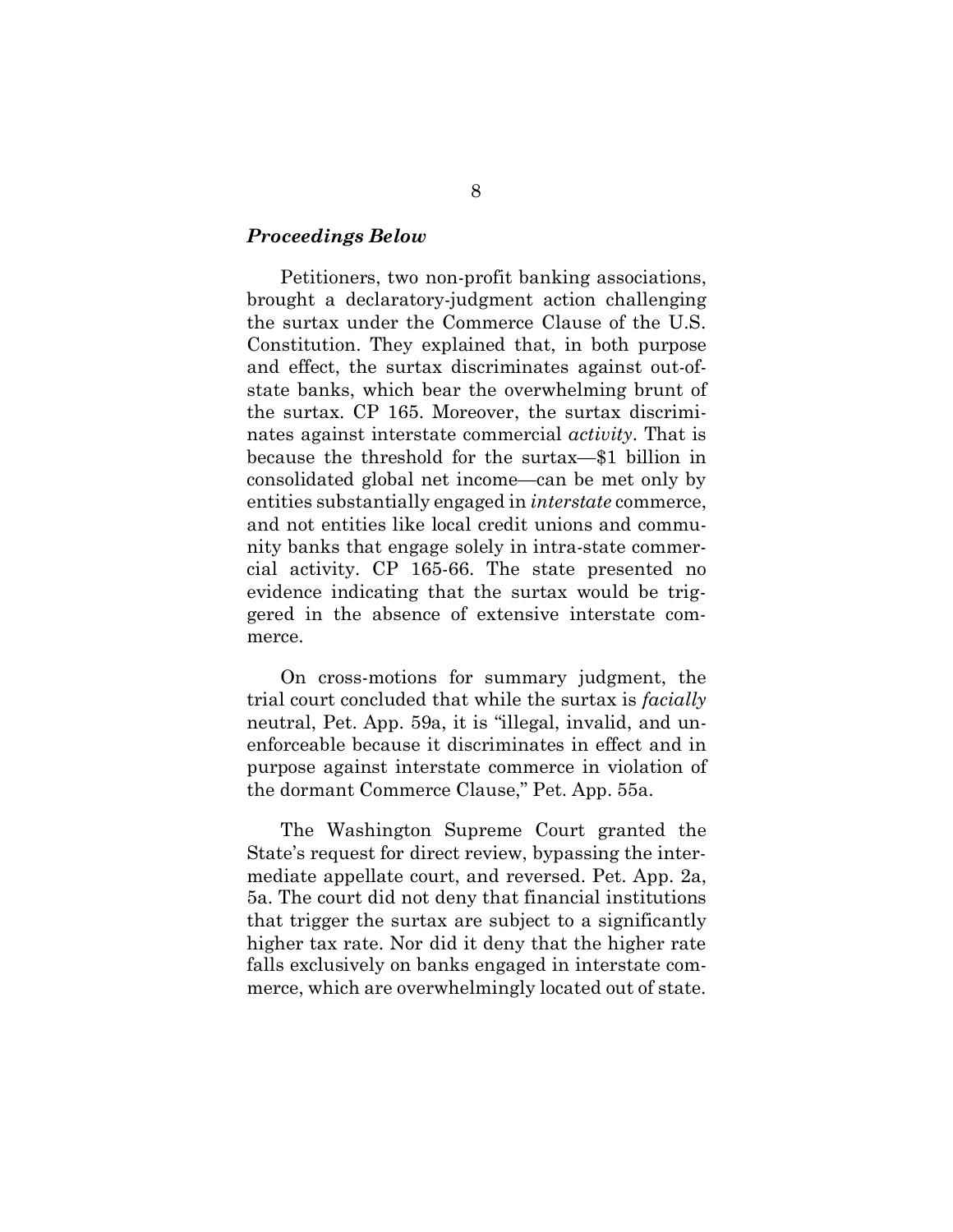Nonetheless, the court concluded that the surtax, which it deemed facially neutral, does not discriminate against interstate commerce because it "applies to any financial institution meeting [the \$1 billion] threshold regardless of whether it is physically located in Washington, and it is apportioned to income from Washington business activity." Pet. App. 2a.

<span id="page-20-1"></span><span id="page-20-0"></span>The court reached that conclusion because it thought the surtax's undisputed effect on out-of-state banks to be irrelevant. Specifically, the court held that, under cases like *Exxon Corp. v. Governor of Maryland*, 437 U.S. 117 (1978), and *Commonwealth Edison Co. v. Montana*, 453 U.S. 609 (1981), it was "of no moment" "[t]hat the tax is borne primarily by out-ofstate institutions." Pet. App. 14a; *see also* Pet. App. 11a. According to the court, the surtax burdens interstate commerce only by increasing the costs on out-ofstate banks doing interstate business, and it read *Exxon* to hold that "raising the cost of doing business alone does not show a discriminatory effect"; a law must *also* "prohibit[] the flow of interstate goods *and* distinguish[] between in- and out-of-state companies in the retail market." Pet. App. 15a-16a (emphasis added).

<span id="page-20-2"></span>The court also rejected Petitioners' argument that the surtax discriminates against interstate commerce by "burden[ing] out-of-state institutions based on their interstate commercial activity." Pet. App. 19a. According to the court, the fact that the surtax is "apportioned[] to only the income associated with Washington business activity" distinguished this statute from cases like *Fulton Corp. v. Faulkner*, 516 U.S. 325, 333 (1996), where the Court invalidated a tax on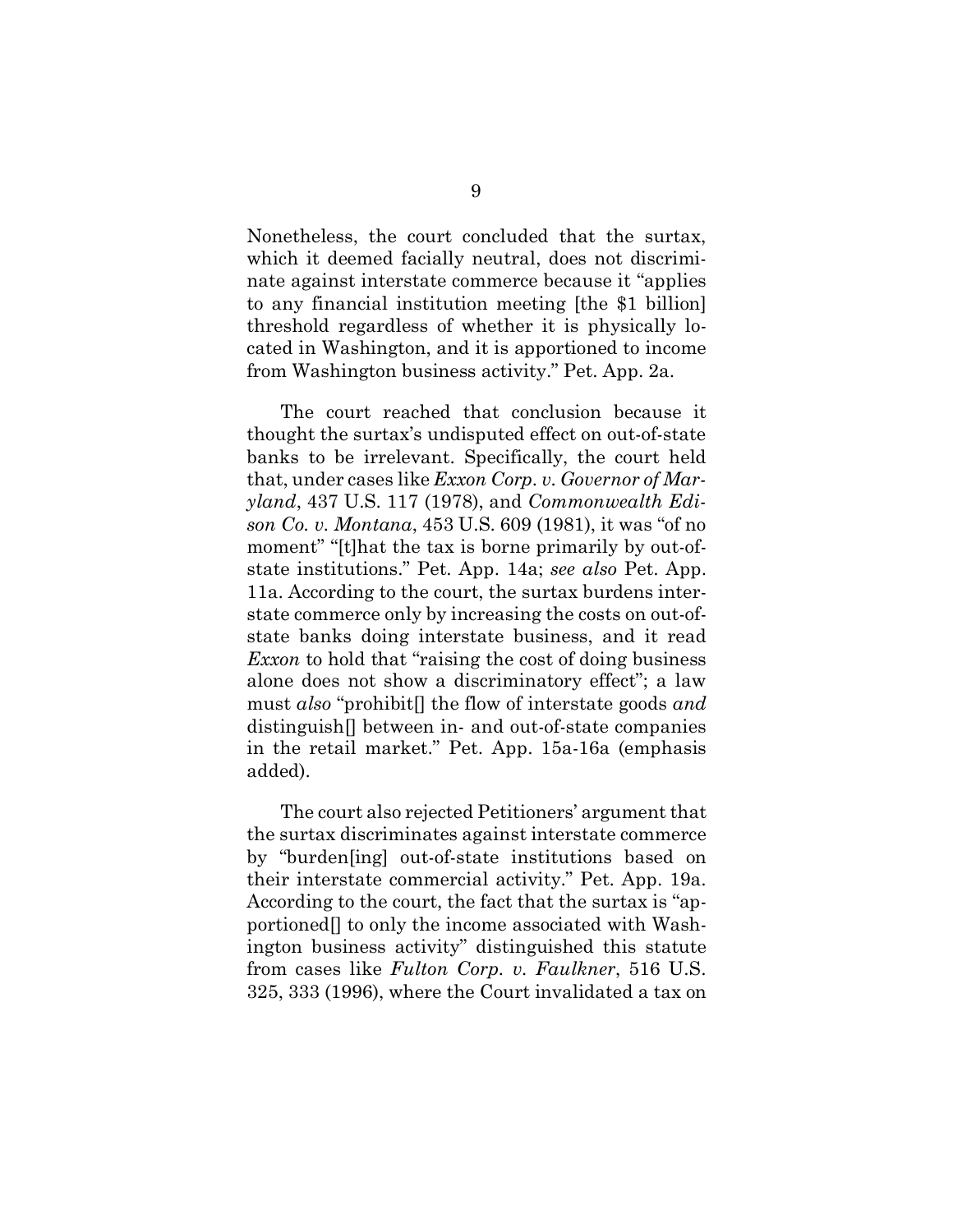stock ownership whose amount turned on the degree to which the issuing corporation participated in interstate commerce. Pet. App. 20a-21a. Because the surtax is fairly apportioned, the Washington Supreme Court opined, an affected taxpayer would not be subjected to multiple taxation even if every other state adopted the surtax, and therefore the tax is not discriminatory. Pet. App. 21a-22a.

The court also concluded that the surtax was not discriminatory in purpose, Pet. App. 26a-37a, and that the law survives the *Pike* balancing test applicable to nondiscriminatory laws that burden interstate commerce, Pet. App. 37a.

### <span id="page-21-0"></span>**REASONS FOR GRANTING THE PETITION**

<span id="page-21-1"></span>**I. The Decision Below Exacerbates An Acknowledged Circuit Split About The Constitutionality Of Classifications That Are Discriminatory Proxies For Interstate Commerce.** 

Washington State designed a trigger for its surtax that it expected would cause the tax to be borne solely by out-of-state entities participating extensively in interstate (and foreign) commerce. As intended, 98% of financial institutions subject to the surtax are based outside of Washington State, and all of them are subject to it only because they are affiliated with extensive interstate banking networks.

The lower courts are sharply divided over how to determine that a statute has an impermissibly discriminatory effect on interstate commerce. In at least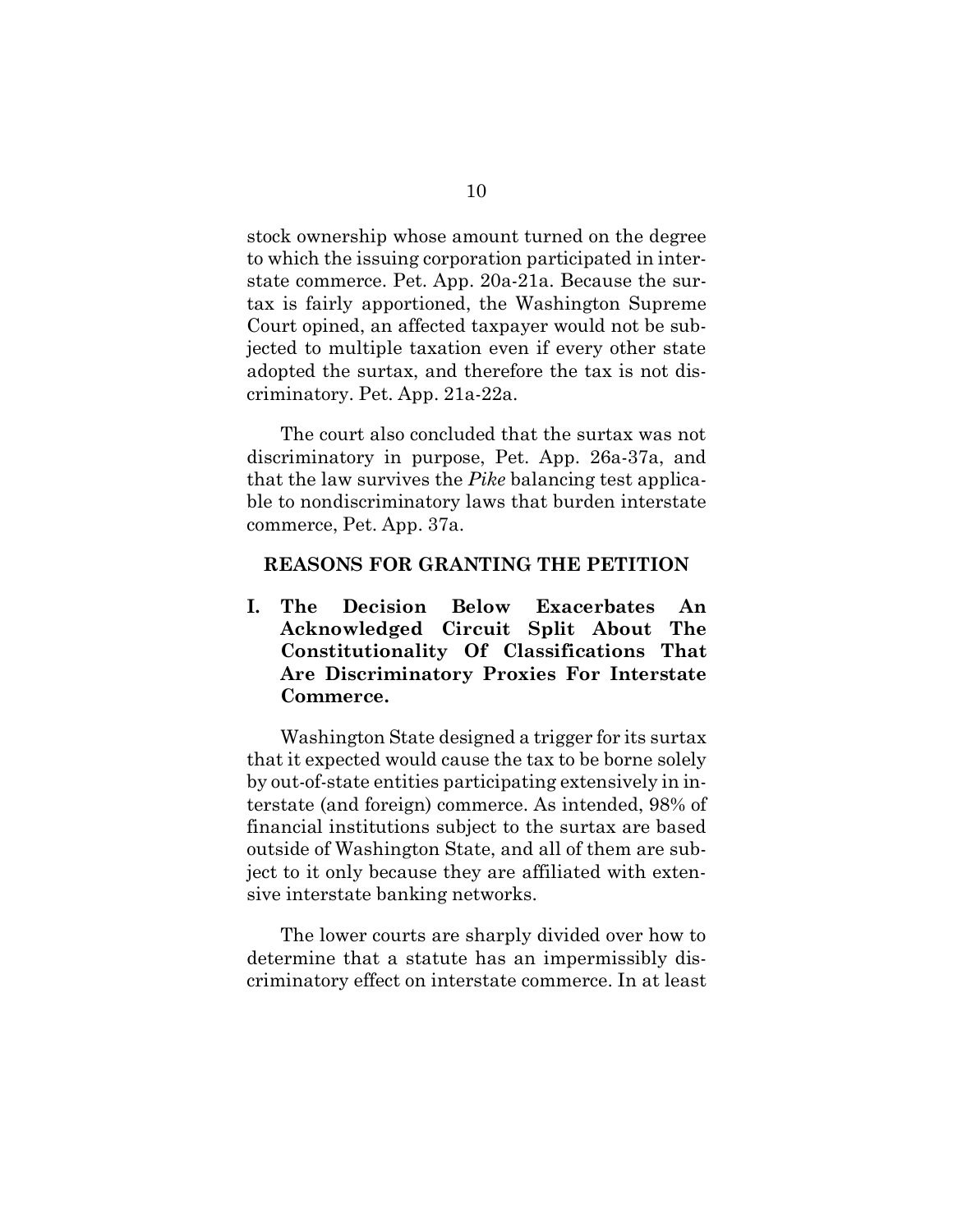five circuits, a law (like Washington's) targeting a business feature that is a proxy for interstate commerce would be seen for what it is: discriminatory and thus per se invalid. Those courts recognize that states cannot evade the Commerce Clause simply by using statutory surrogates for location or extensive interstate commerce. On the other side of the ledger, at least three courts join the Washington Supreme Court in upholding laws that use proxies to target out-ofstate entities or interstate activity. This conflict is square and acknowledged, and the Court's guidance is sorely needed; as the Ninth Circuit candidly admitted, it is struggling to evaluate measures like Washington's that "impose[] costs on a class of businesses said to be highly correlated with out-of-state firms or interstate commerce." *Int'l Fran. Ass'n, Inc. v. City of Seattle*, 803 F.3d 389, 403-04 (9th Cir. 2015).

### <span id="page-22-4"></span><span id="page-22-0"></span>**A. Five courts of appeals correctly recognize that discrimination by proxy is discrimination nonetheless.**

<span id="page-22-5"></span><span id="page-22-3"></span><span id="page-22-2"></span><span id="page-22-1"></span>This Court repeatedly has held that statutes with discriminatory effects violate the dormant Commerce Clause. *Supra* 1; *e.g.*, *Maine v. Taylor*, 477 U.S. 131, 138 (1986) ("[A] state law [may] discriminate against interstate commerce 'either on its face or in practical effect'" (quoting *Hughes v. Oklahoma*, 441 U.S. 322, 336 (1979))); *Hunt v. Wash. State Apple Advert. Comm'n*, 432 U.S. 333, 350 (1977) (statute has the impermissible "practical effect of … discriminating against" interstate sales); *Comptroller of Treas. of Md. v. Wynne*, 575 U.S. 542, 566-67 (2015) (citing additional cases). Consistent with those holdings, at least five courts of appeals—the First, Sixth, Seventh,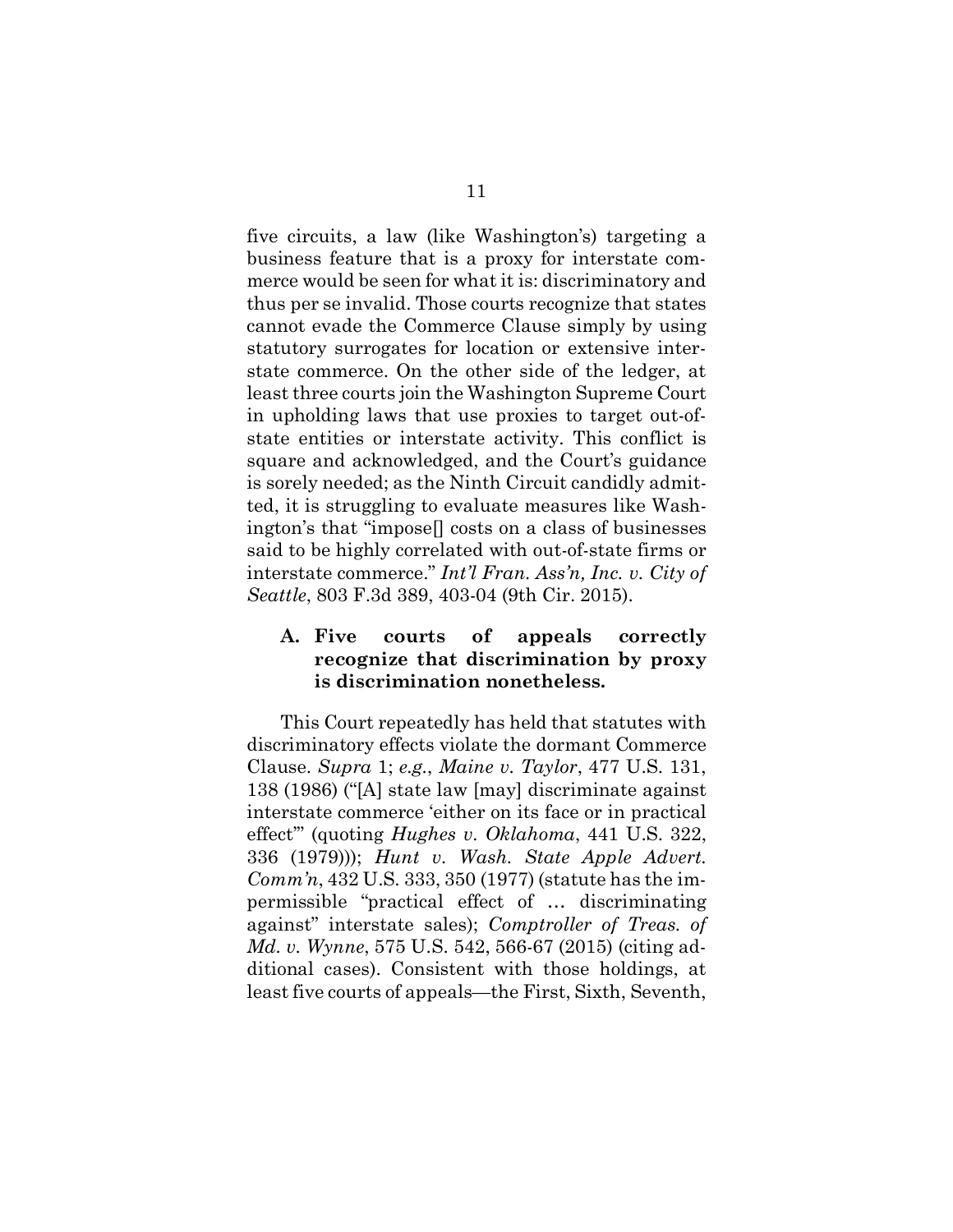Eighth, and Eleventh Circuits—have seen the discrimination in statutes that use a proxy for interstate commerce as a basis for regulation. Such statutes by their nature have the practical effect—and often the goal—of discriminating against interstate commerce.

<span id="page-23-3"></span><span id="page-23-2"></span><span id="page-23-1"></span>In two cases, the Eleventh Circuit upheld challenges to local ordinances effectively prohibiting "formula" businesses—i.e., large chain stores and restaurants. *Cachia v. Islamorada*, 542 F.3d 839 (11th Cir. 2008); *Island Silver & Spice, Inc. v. Islamorada*, 542 F.3d 844 (11th Cir. 2008). Those ordinances did not "facially discriminate against interstate commerce." *Cachia*, 542 F.3d at 842; *Island Silver & Spice*, 542 F.3d at 846. Even so, the Eleventh Circuit held them unconstitutional. Following this Court's precedents on discriminatory effects, *see Cachia*, 542 F.3d at 842; *Island Silver & Spice*, 542 F.3d at 847 (citing *Hunt*, 432 U.S. 333), the Eleventh Circuit recognized that, because these ordinances "disproportionately target[] [businesses] operating in interstate commerce," they are not "evenhanded in effect." *Cachia*, 542 F.3d at 843; *Island Silver & Spice*, 542 F.3d at 848; *see also 8 Erie St. JC LLC v. City of Jersey City*, No. 19-CV-9351, 2021 WL 689147, at \*5 (D.N.J. Feb. 19, 2021) (permitting Commerce Clause claim to proceed against prohibition on formula businesses because its "effect … appears to limit businesses that already have out-of-state locations from opening another location in Jersey City").

<span id="page-23-4"></span><span id="page-23-0"></span>The Seventh Circuit has likewise recognized that discrimination by proxy is still discrimination. In *Wiesmuller v. Kosobucki*, it considered a Wisconsin law granting a special privilege to graduates of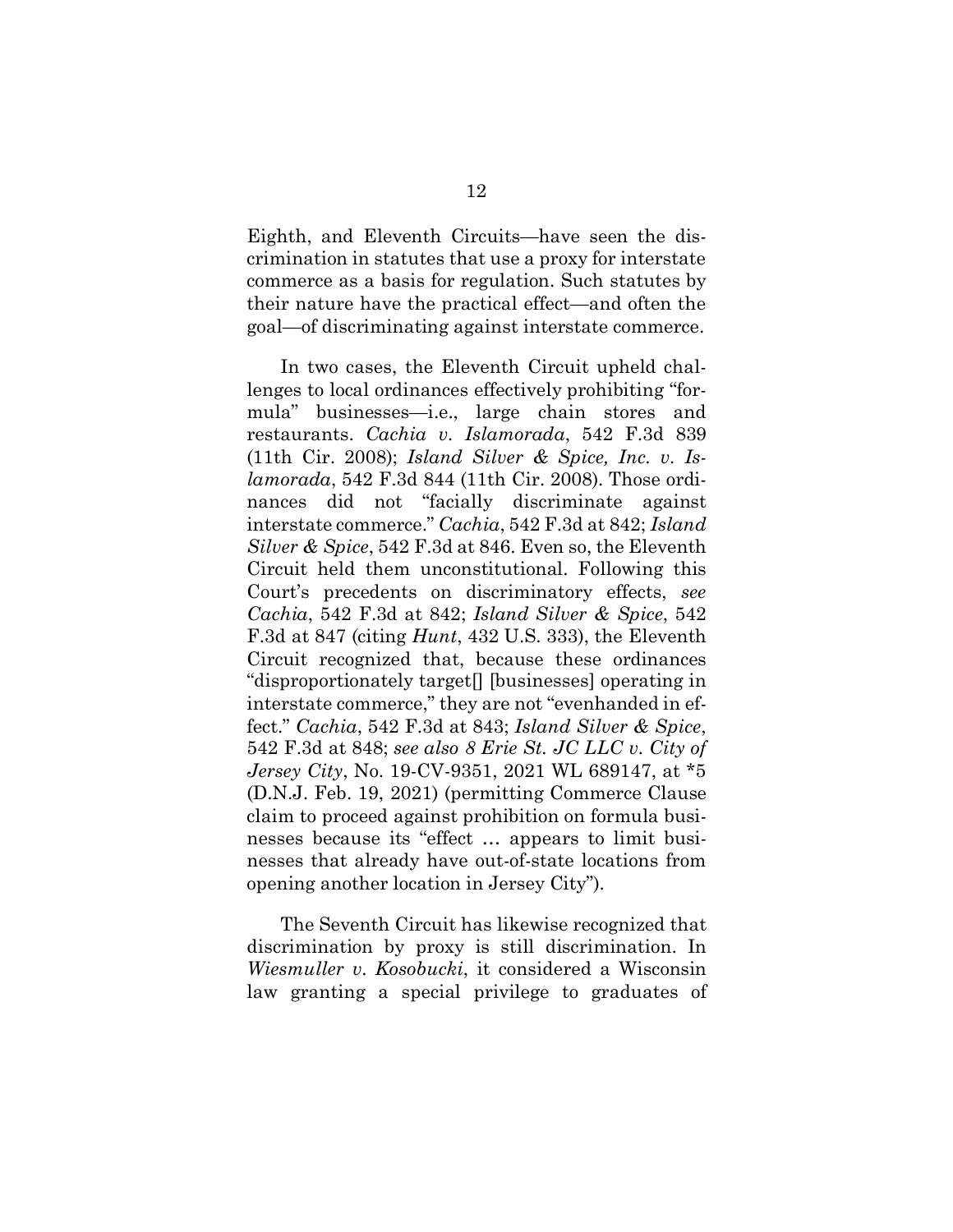<span id="page-24-3"></span>Wisconsin law schools—admission to the Wisconsin state bar without taking the bar exam. 571 F.3d 699, 701 (7th Cir. 2009). That privilege did not on its face discriminate against interstate commerce; it did not, for instance, distinguish between residents of different states. *Id.* at 703-04. But plainly the statute's basis for regulation was highly correlated with out-ofstate status, and so the Seventh Circuit held the diploma privilege to be "discriminatory" and remanded for the district court to assess whether it was justified. Id. at 704-05 (relying on the Eleventh Circuit's decision in *Island Silver & Spice*, 542 F.3d at 847-48).

<span id="page-24-2"></span><span id="page-24-1"></span><span id="page-24-0"></span>The Sixth Circuit, too, has recognized that statutory schemes are unconstitutional when they are tailored to burden interstate commerce and to spare instate entities. In *Cherry Hill Vineyards, LLC v. Lilly*, the Sixth Circuit struck down Kentucky's in-person purchase requirement for shipments of wine. Although facially neutral, the statute had a clear discriminatory effect: It made most sales by out-of-state wineries infeasible. 553 F.3d 423, 432-33 (6th Cir. 2008). The Sixth Circuit likewise has recognized the clear discriminatory effect of an Ohio licensing requirement for truck remanufacturers that "[o]n its face" was "neutral in application." *McNeilus Truck & Mfg., Inc. v. Ohio ex rel. Montgomery*, 226 F.3d 429, 442 (6th Cir. 2000). Out-of-state truck remanufacturers typically buy a vehicle chassis out of state. *Id.* But the licensing requirement forced them to obtain a service agreement with an Ohio chassis dealer. *Id.* at 436, 442. Those service agreements, however, were "much harder for an out-of-state remanufacturer to obtain" because the local dealers preferred to work with local manufacturers, who typically bought their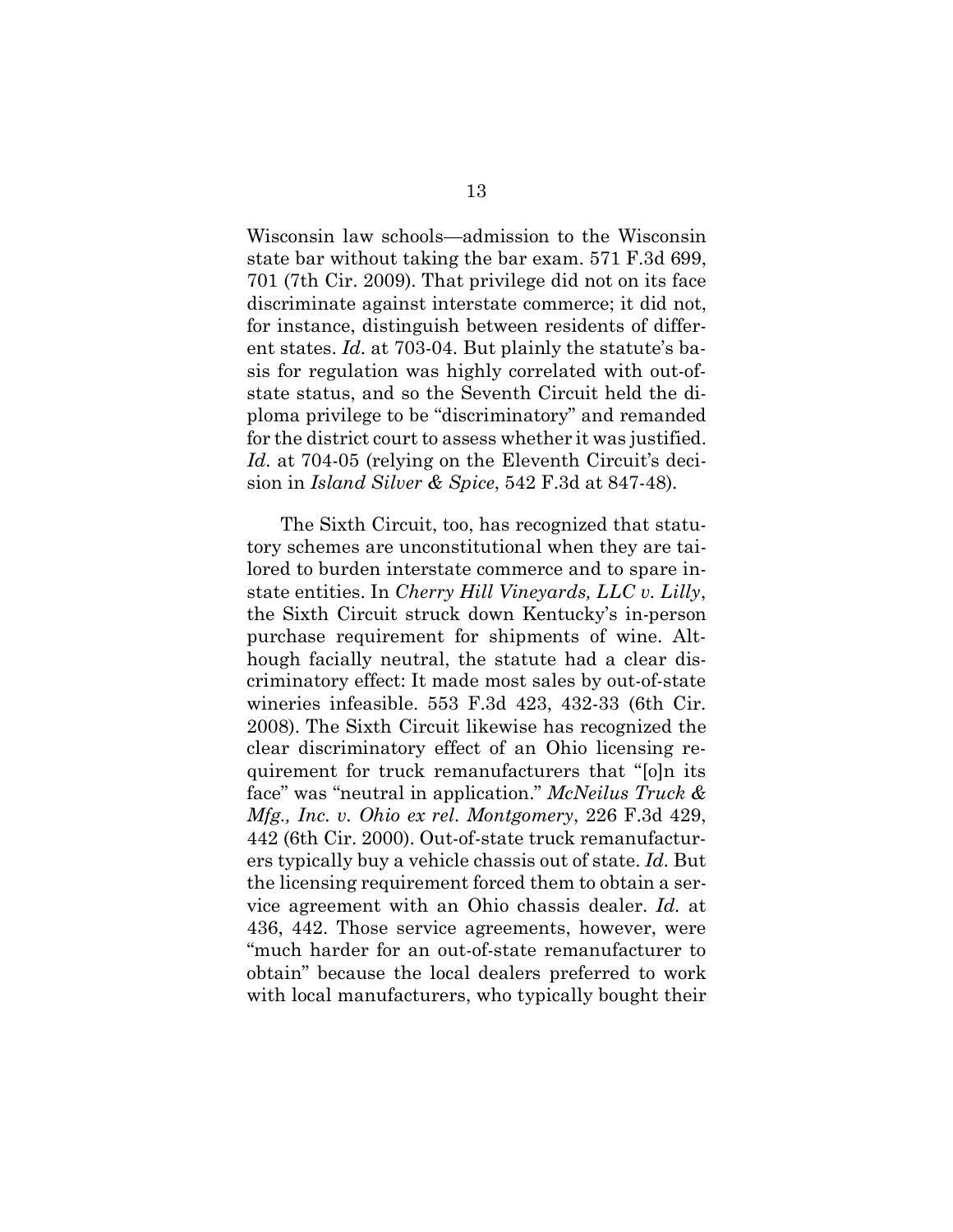<span id="page-25-2"></span>chassis from the in-state dealers. *Id.* at 442. Notwithstanding the law's facial neutrality, the Sixth Circuit held that Ohio's licensing requirement had an unconstitutional discriminatory effect. *Id.* at 442-43.

<span id="page-25-1"></span>The Eighth Circuit has also struck down state laws that turned on features inextricably intertwined with out-of-state status. In *Jones v. Gale*, the Eighth Circuit held unconstitutional a ballot initiative that prohibited farming by corporations and syndicates except for family-farm corporations and limited partnerships in which at least one family member resided on or ran the farm on a daily basis—a feature that was heavily correlated with in-state residence. 470 F.3d 1261 (8th Cir. 2006). It made no difference that the law did "not expressly prohibit the owning of agricultural land by out-of-state citizens and d[id] not exclude solely out-of-state corporations"; the initiative nonetheless "afford[ed] differential treatment of instate and out-of-state economic interests." *Id.* at 1267, 1269 (quotation marks and citation omitted).

<span id="page-25-0"></span>Finally, the First Circuit has repeatedly struck down enactments that use proxy features to discriminate against interstate commerce. In *Family Winemakers of California v. Jenkins*, the First Circuit invalidated a Massachusetts law that gave preferential treatment to "small" wineries over "large" wineries. 592 F.3d 1, 4-5 (1st Cir. 2010). Although the size criterion was "neutral on its face," the law violated the Commerce Clause because it conferred "a clear competitive advantage to 'small' wineries, which include[s] all Massachusetts's wineries, and create[d] a comparative disadvantage for 'large' wineries, none of which are in Massachusetts." *Id*. at 5, 11.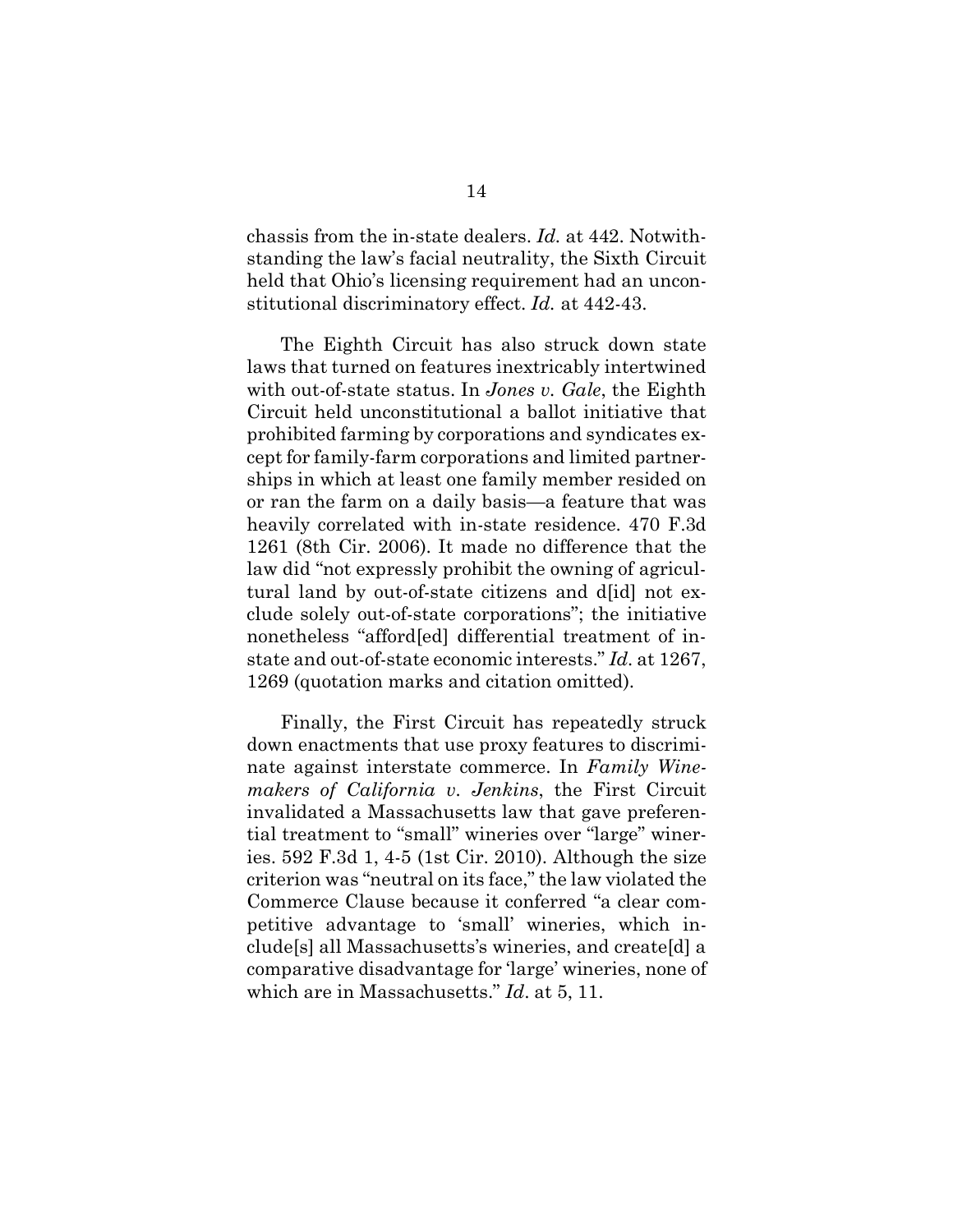<span id="page-26-1"></span>Similarly, in *Walgreen Co. v. Rullan*, the First Circuit struck down a Puerto Rico statute that used a different proxy that also had a discriminatory effect. 405 F.3d 50 (1st Cir. 2005). Specifically, the statute contained a facially neutral requirement that new pharmacies obtain a "certificate of need" in order to operate in Puerto Rico but exempted from that requirement existing pharmacies—92-94% of which were locally owned. *Id.* at 55-56. It also permitted those existing pharmacies to trigger a more burdensome process for new pharmacies to obtain the certificate. *Id.* at 56. The First Circuit held that "[t]his protectionist regime has had discriminatory effects," even though it treated "all newcomers equally," because it gave "an on-going competitive advantage to the predominantly local group of existing pharmacies." *Id.* at 56, 58.

<span id="page-26-2"></span><span id="page-26-0"></span>Reflecting the same confusion in the lower courts that we discuss next, the First Circuit has at other times upheld laws that were plainly engineered to discriminate against interstate commerce. In *Wine & Spirits Retailers, Inc. v. Rhode Island*, the First Circuit rejected a Commerce Clause challenge to Rhode Island's prohibition against chains and franchises owning and operating liquor stores. 481 F.3d 1, 14 (1st Cir. 2007). As the Ninth Circuit explained, that ruling was "at odds with" the Eleventh Circuit cases striking down similar prohibitions. *Int'l Franchise*, 803 F.3d at 404 n.7.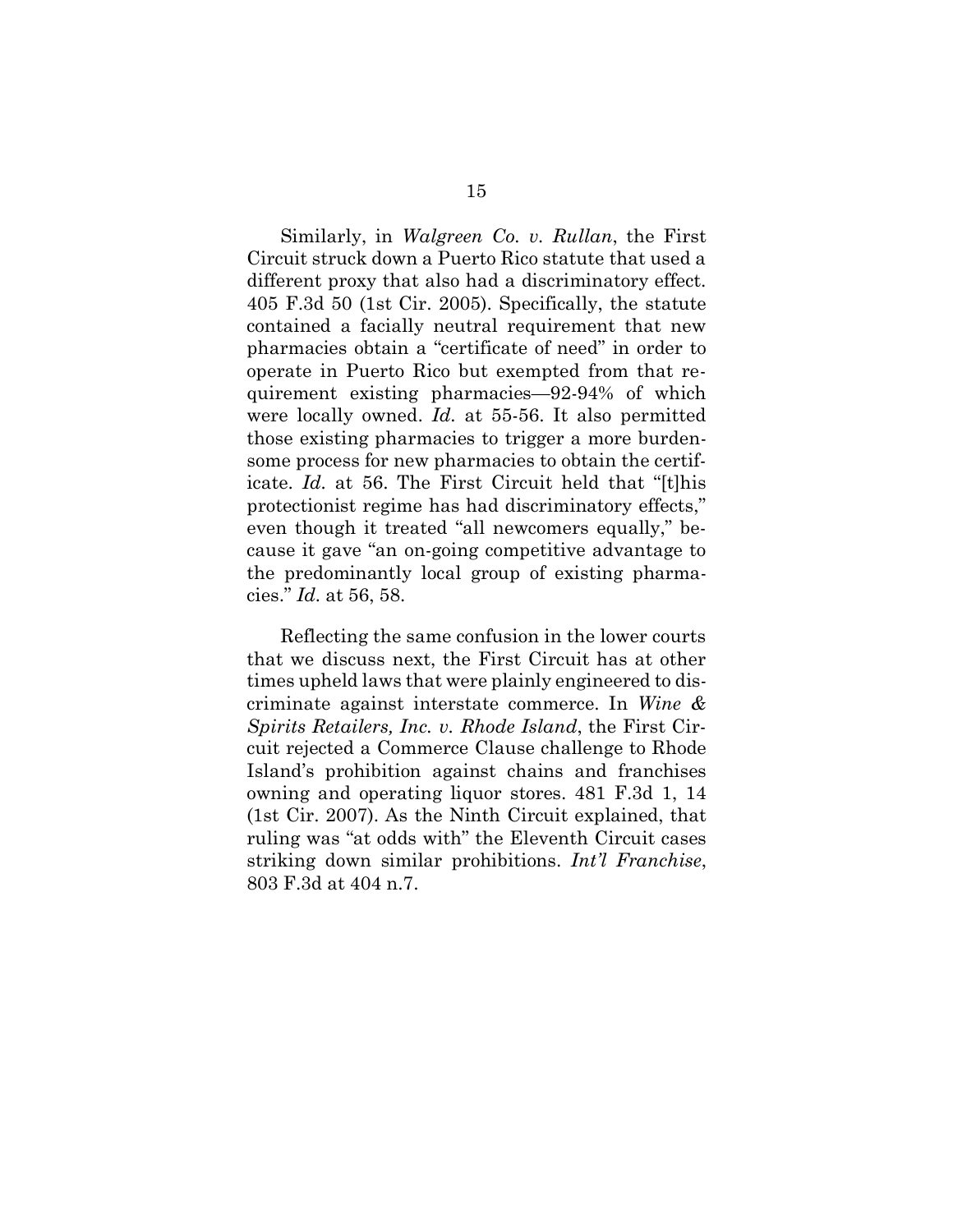### <span id="page-27-0"></span>**B. Other courts permit discrimination by proxy against interstate commerce.**

In stark contrast to the decisions described above, other circuit courts and state courts of last resort are in alignment with the Washington Supreme Court: They allow state and local authorities to use proxies for interstate commerce to disadvantage out-of-state interests.

<span id="page-27-1"></span>One prominent decision is *International Franchise Ass'n, Inc. v. City of Seattle*, in which the Ninth Circuit considered a Seattle ordinance that treated any small business associated with a franchise network of a certain size as a "large employer"—and therefore subject to an accelerated schedule for phasing in a \$15 minimum wage. 803 F.3d at 397-98. The undisputed evidence showed that "96.3 percent of Seattle franchisees are affiliated with out-of-state franchisors." *Id.* at 406. The court nevertheless concluded that the ordinance would not have "discriminatory effects on out-of-state firms or interstate commerce" because it burdened only "in-state franchisees," "not the wheels of interstate commerce." *Id.* at 405-06.

Important here, the Ninth Circuit recognized that it is "somewhat difficult to reconcile" the various decisions addressing measures that "impose[] costs on a class of businesses said to be highly correlated with out-of-state firms or interstate commerce." *Id.* at 403- 04 (quotation marks and citation omitted); *see also id.*  at 404 n.7 (such decisions are "not clearly reconcilable"). For instance, it recognized that the Eleventh Circuit's decisions in *Cachia* and *Island Silver & Spice* are "at odds with" the First Circuit's decision in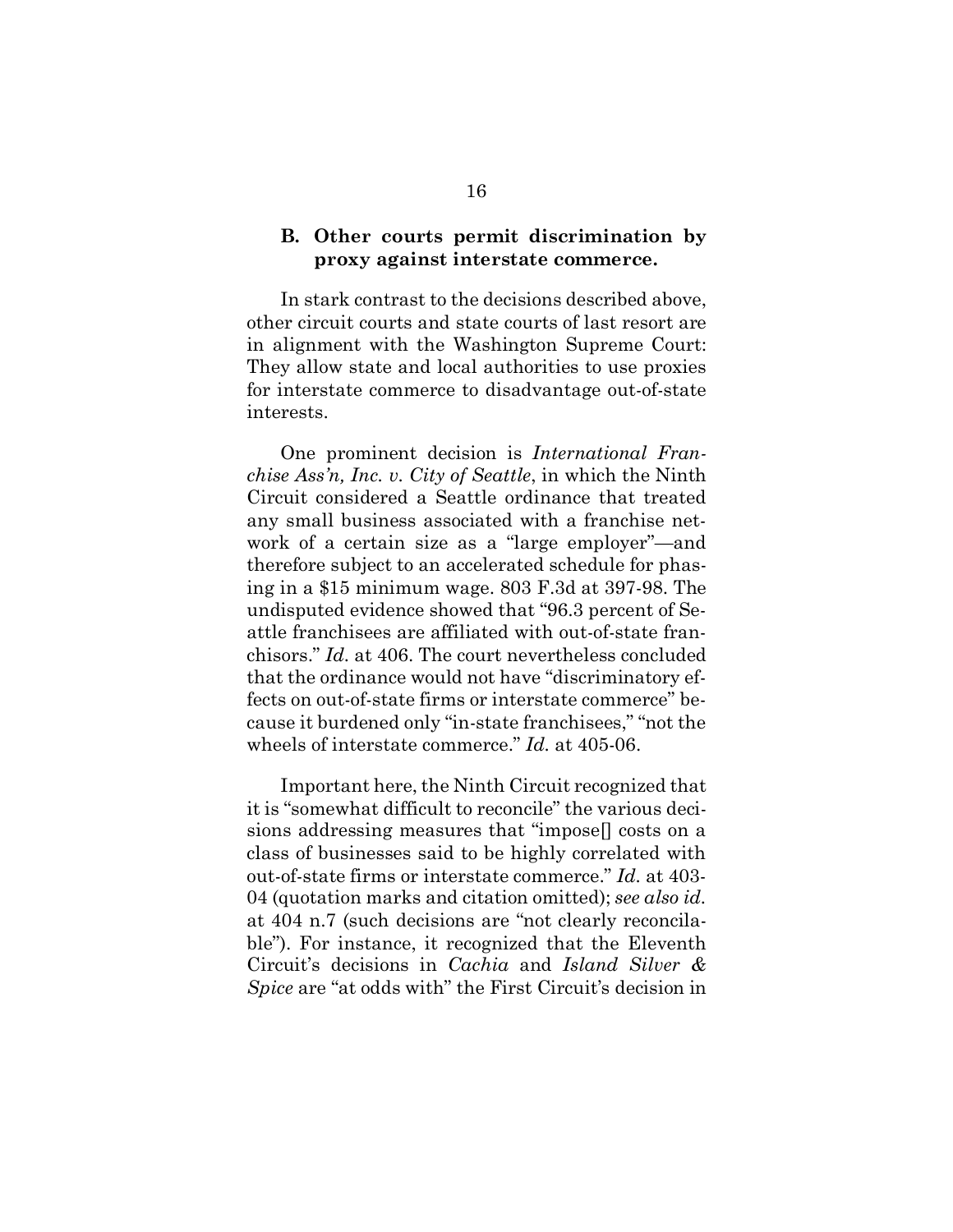<span id="page-28-0"></span>*Wine & Spirits Retailers*. *Id.*; *see also Black Star Farms LLC v. Oliver*, 600 F.3d 1225 (9th Cir. 2010) (upholding an in-person purchase requirement similar to the one the Sixth Circuit struck down in *Cherry Hill* and a "small" winery exception akin to that invalidated by the First Circuit in *Family Winemakers*); *see also id.* at 1235 (treating *Cherry Hill* as a "*but see*").

<span id="page-28-4"></span><span id="page-28-2"></span>Like the decision below, the Arizona Supreme Court in *Saban Rent-a-Car LLC v. Arizona Department of Revenue* rejected a dormant Commerce Clause challenge to a surcharge—there, on rental car agencies. 434 P.3d 1168, 1171-74 (Ariz. 2019). Although facially neutral, *id.* at 1172, the law was tailored to impose nearly all of the burden on nonresidents. For instance, it gave preferential treatment to the types of rentals residents typically use, like temporary replacement vehicles and off-road vehicles. *Id.* at 1170; Ariz. Rev. Stat. § 5-839(C), (D). Nonetheless, the Arizona Supreme Court found the statute to be evenhanded because "the car rental surcharge is imposed uniformly on all car rental agencies, and ultimately on their customers, regardless of the agencies' or customers' residency status." *Id.* at 1173; *see also Rosenblatt v. City of Santa Monica*, 940 F.3d 439 (9th Cir. 2019) (upholding a ban on vacation rentals that disadvantaged that interstate commercial practice and the overwhelmingly out-of-state visitors who avail themselves of it).

<span id="page-28-3"></span><span id="page-28-1"></span>To similar effect is the Fifth Circuit's decision in *Wal-Mart Stores, Inc. v. Texas Alcoholic Beverage Commission*, 945 F.3d 206 (5th Cir. 2019). *Wal-Mart Stores* involved a challenge to a law that prohibited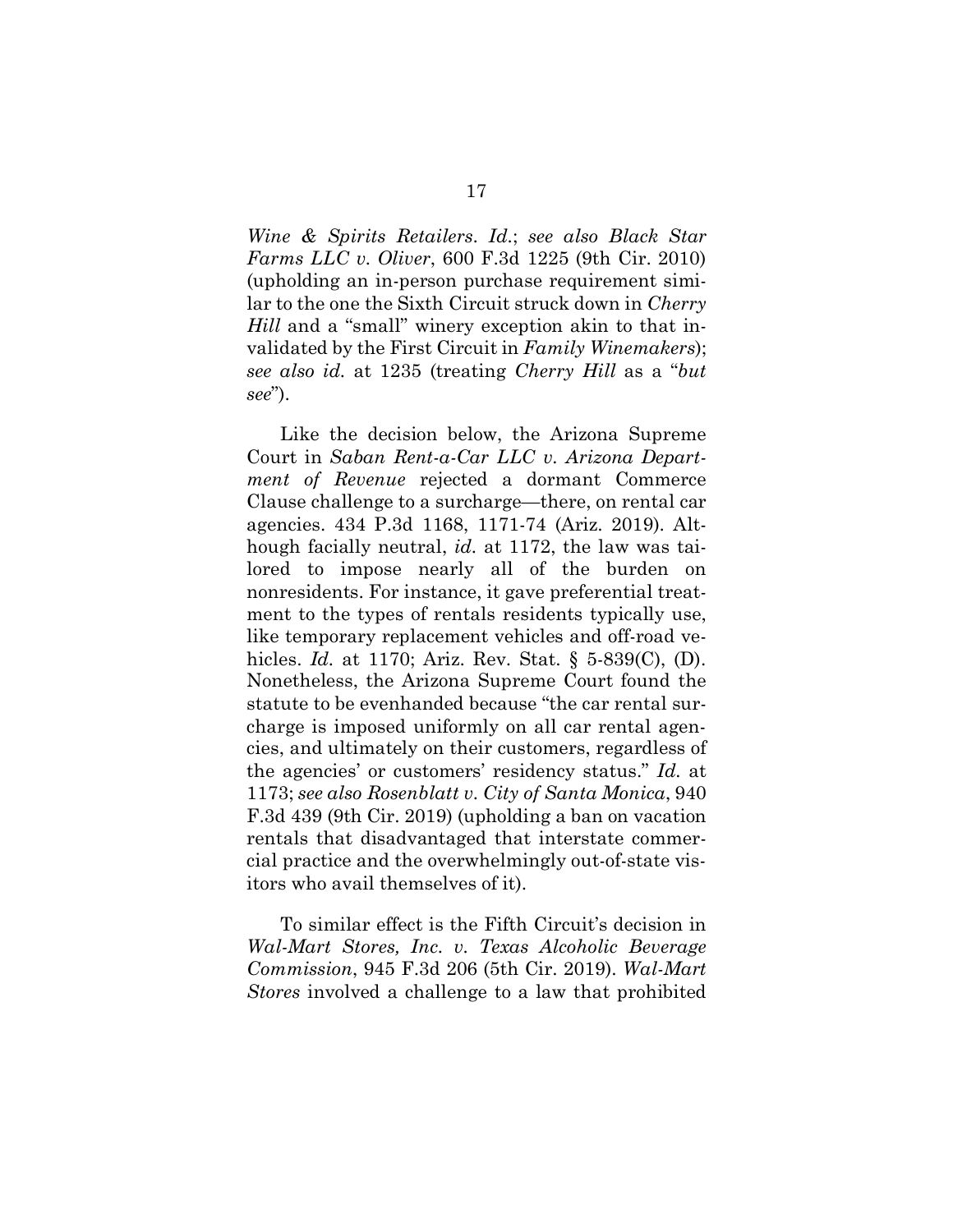public corporations—which inevitably have out-ofstate shareholders—from obtaining permits for liquor stores but exempted existing permit holders. *Id.* at 210-11, 217 n.10. That careful tailoring barred nearly all out-of-state entrants to the market, and locked in the status quo, in which 98% of the liquor stores in the state were owned by in-state residents. *Id.* at 222. Notwithstanding that this law regulated on the basis of a near-perfect proxy for out-of-state status, the Fifth Circuit held that it had no discriminatory effect under the dormant Commerce Clause because "Texasbased public corporations are prohibited," too, and not all out-of-state corporations were excluded. *Id.* at 220.

<span id="page-29-1"></span>Although discriminatory effects are the "most common form of discrimination against interstate commerce," *Rosenblatt*, 940 F.3d at 448, courts and commentators alike are unsure how to evaluate them—finding decisions in this area to be "difficult to reconcile," *Int'l Franchise*, 803 F.3d at 403, and lacking in "clear criteria," Erwin Chemerinsky, *Constitutional Law*, at 476 (6th ed. 2019).<sup>[5](#page-29-6)</sup> This confusion both

<span id="page-29-3"></span><span id="page-29-2"></span><span id="page-29-0"></span>\* \* \*

<span id="page-29-6"></span><span id="page-29-5"></span><span id="page-29-4"></span><sup>5</sup> *See* Valerie Walker, Notes and Comments, *The Dormant Commerce Clause "Effect": How the Difficulty in Reconciling*  Exxon *and* Hunt *Has Led to a Circuit Split for Challenges to Laws Affecting National Chains*, 91 Wash. L. Rev. 1895 (2016) (examining "why the circuits have split over the purported discriminatory effect of laws regulating national chains"); *see also Wal-Mart Stores*, 945 F.3d at 220 n.21 ("[J]urisprudence in the area of the dormant Commerce Clause is, quite simply, a mess." (citation omitted)); Adam B. Thimmesch, *The Unified Dormant Commerce Clause*, 92 Temple L. Rev. 331, 332 (2020) ("The U.S.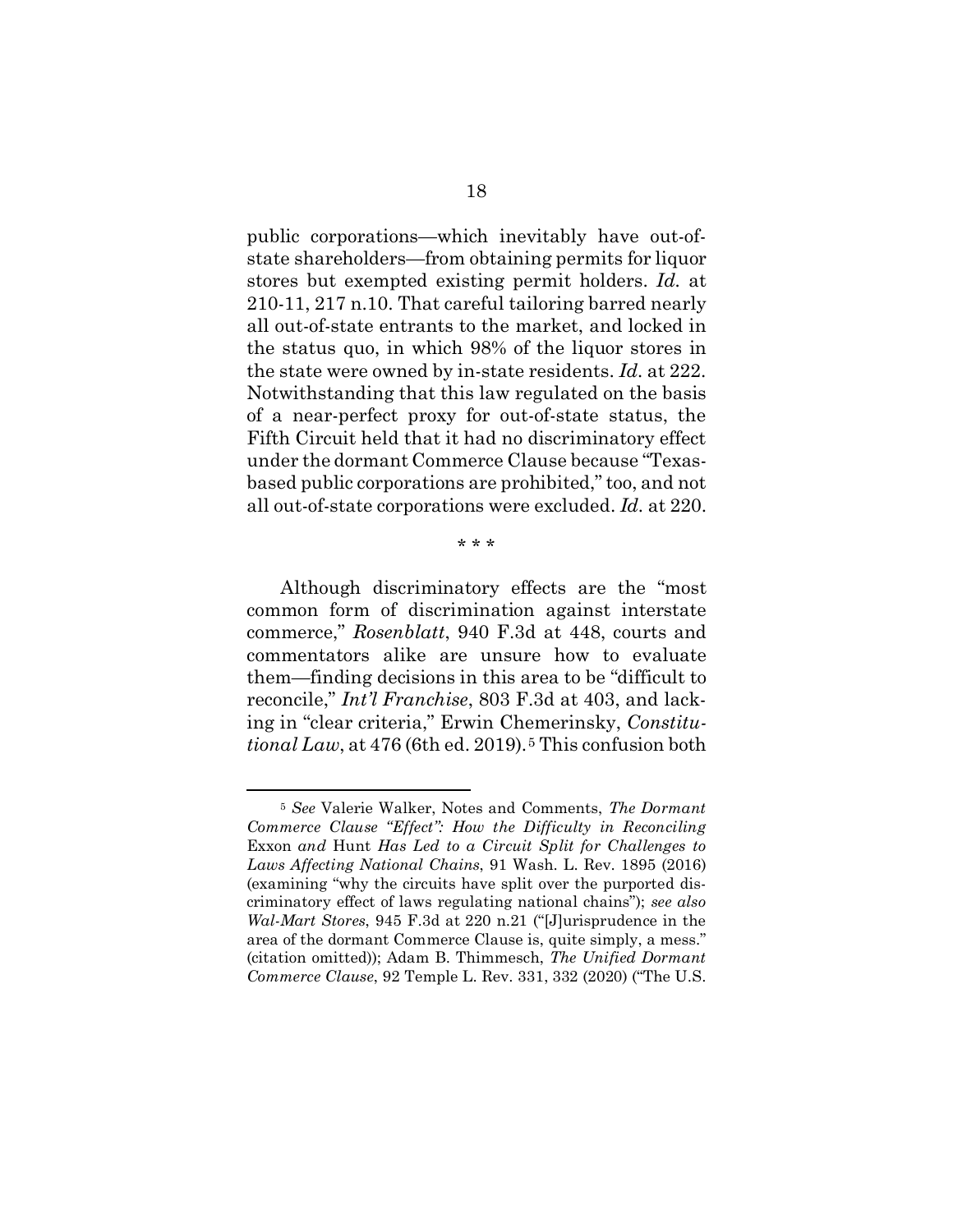hampers judicial review and makes it difficult for state officials to determine the constitutionality of the legislation before them. The Court's intervention is sorely needed to resolve this confusion.

## <span id="page-30-0"></span>**II. The Decision Below Is Irreconcilable With This Court's Precedents.**

The Washington Supreme Court's decision also cannot be reconciled with this Court's precedents. And its attempts to do so only deepened the division in the lower courts.

## <span id="page-30-1"></span>**A. This Court has made clear that laws that disproportionately burden out-of-state interests based on their participation in interstate commerce are discriminatory.**

<span id="page-30-2"></span>The decision below and those like it flout this Court's clear command that a law impermissibly discriminates against interstate commerce when it "fall[s] by design in a predictably disproportionate way" on out-of-state entities or interstate activity. *Camps Newfound/Owatonna, Inc. v. Town of Harrison*, 520 U.S. 564, 579 (1997) (invalidating law that did not exempt from tax charitable organizations that principally served out-of-state clientele). That is true regardless of whether the law turns on explicit geographic distinctions. *Supra* 11. After all, this Court's dormant "Commerce Clause jurisprudence is not so rigid as to be controlled by the form by which a State erects barriers to commerce." *W. Lynn Creamery, Inc.* 

<span id="page-30-3"></span>Supreme Court's dormant Commerce Clause doctrine has long been a disjointed mess.").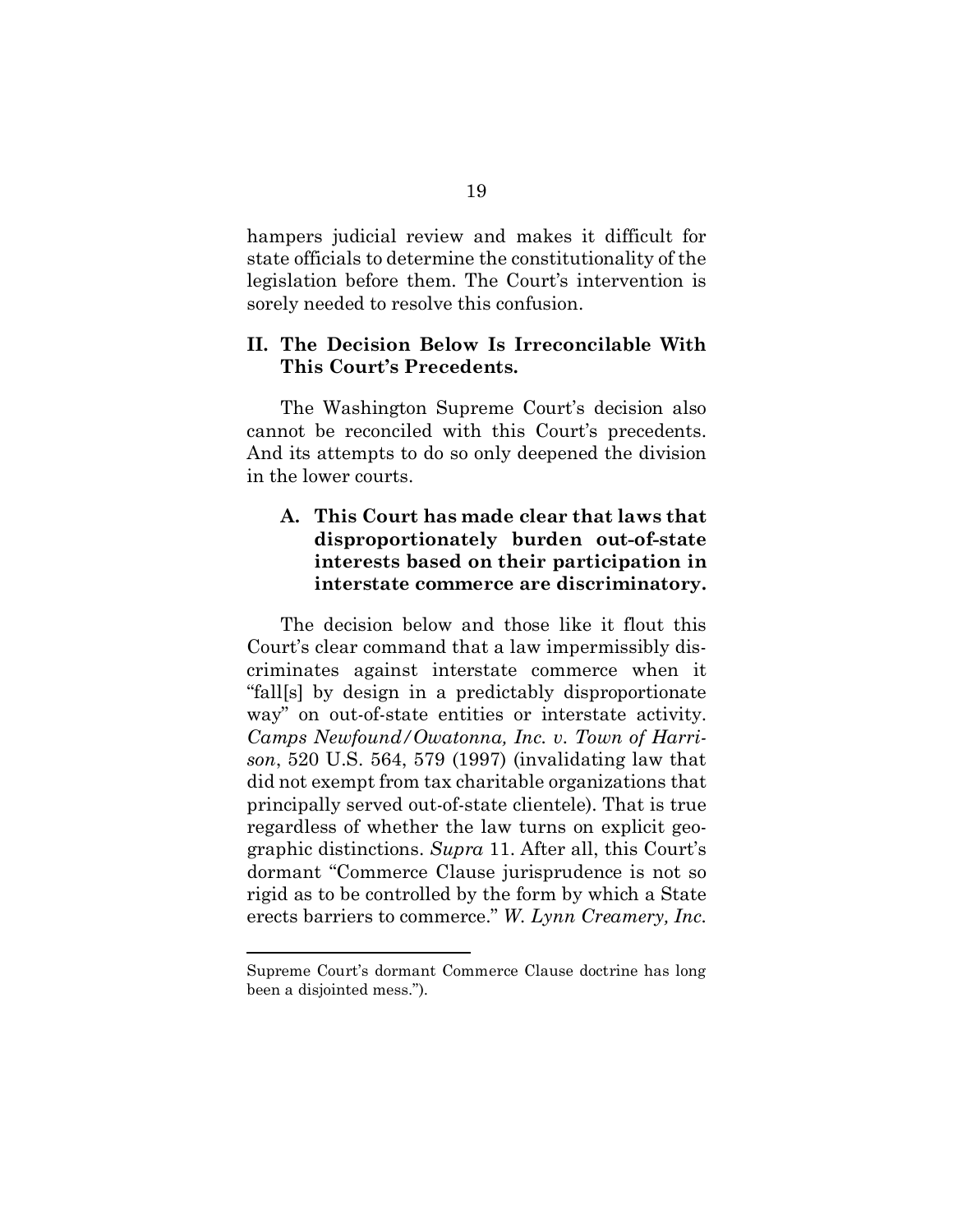<span id="page-31-4"></span><span id="page-31-3"></span><span id="page-31-1"></span>*v. Healy*, 512 U.S. 186, 201 (1994). So a state law may "discriminate against interstate commerce 'either on its face or in practical effect.'" *Maine*, 477 U.S. at 138 (quoting *Hughes*, 441 U.S. at 336); *see also S.C. State Highway Dep't v. Barnwell Bros.*, 303 U.S. 177, 185- 86 (1938) (the dormant Commerce Clause prohibits legislation that "*by its necessary operation* is a means of gaining a local benefit by throwing the attendant burdens on those without the state" (emphasis added)).

<span id="page-31-2"></span><span id="page-31-0"></span>Consistent with these principles, this Court has repeatedly invalidated laws that do not discriminate on their face but that do have a discriminatory effect on interstate commerce. For instance, in *Hunt v. Washington State Apple Advertising Commission*, the Court invalidated a North Carolina statute that prohibited using certain apple-grading systems because it burdened Washington apple producers, who used their own system of apple grading to signal their superior quality. 432 U.S. 333, 348-54 (1977). North Carolina's apple law "sought to accomplish [its goal] in an evenhanded manner," *id.* at 349—the law did not expressly or even solely burden out-of-state businesses. Yet this Court nevertheless invalidated the law because it disproportionately targeted out-ofstate competitors, *id.* at 350-51—and interstate activity itself by "singl[ing] out … the very means by which apples are transported in [interstate] commerce," *id.*  at 352. Similarly, in *Best & Co. v. Maxwell*, the Court invalidated a privilege tax on retailers who sold goods from rented rooms and weren't "regular retail merchants"—a status highly correlated with being an outof-state resident—even though "[n]ominally the statute taxes all" the same, "regardless of whether they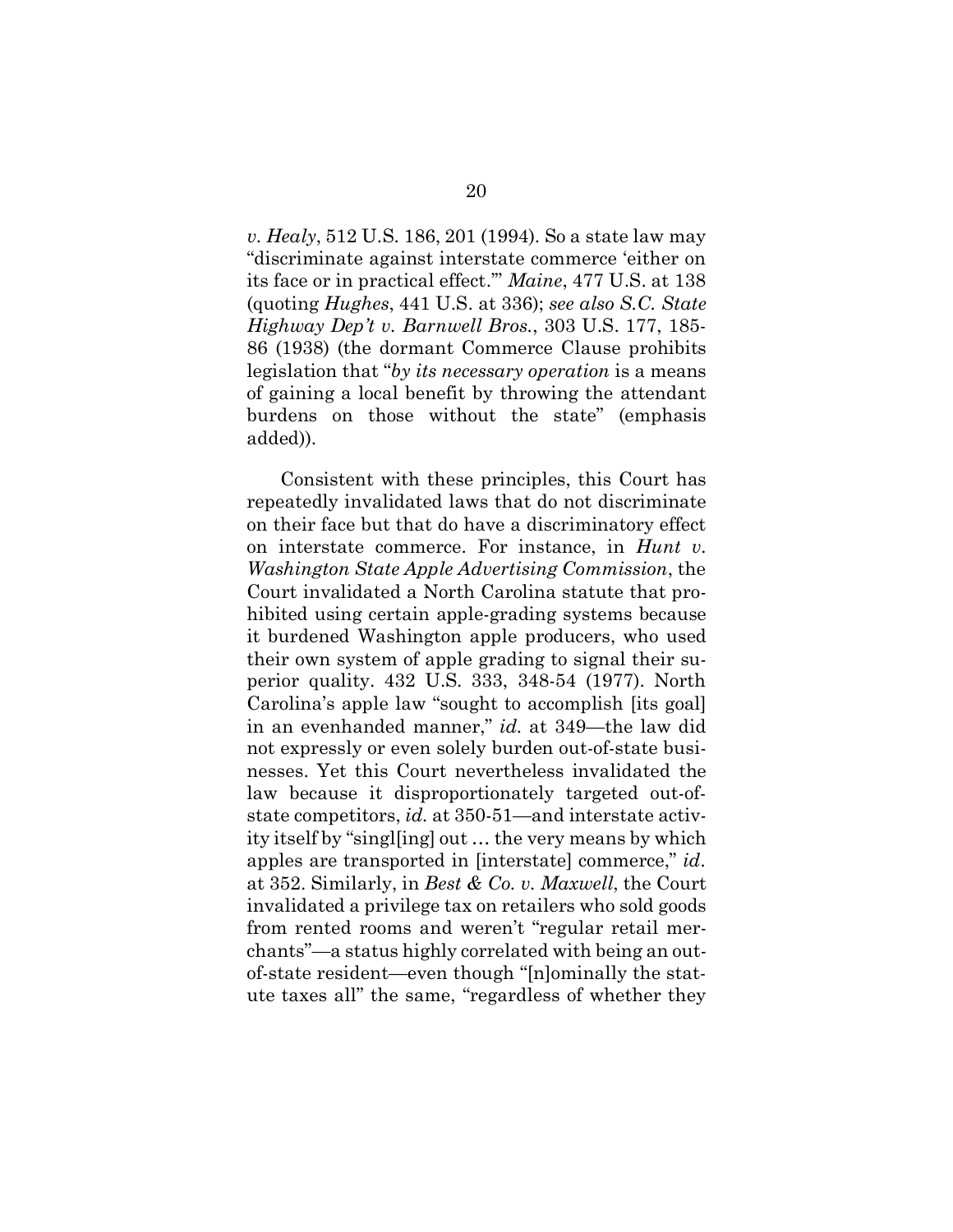<span id="page-32-0"></span>are residents or nonresidents." 311 U.S. 454, 456 (1940).

Washington's surtax is at least as egregious as the laws struck down in *Hunt* and *Best & Co.*: Not only does Washington's surtax target out-of-state businesses, it also takes aim at interstate commercial activity itself. There is no business in Washington that, but for its affiliation with out-of-state affiliates earning money in interstate commerce, is subject to the surtax. This form of regulation is flatly impermissible. Imposing a tax because an entity "participates in interstate commerce" constitutes discrimination against interstate commerce, plain and simple. *Camps Newfound/Owatonna*, 520 U.S. at 578 (quoting *Fulton*, 516 U.S. at 333); *see also Boston Stock Exch. v. State Tax Comm'n*, 429 U.S. 318, 332 n.12 (1977) (Commerce Clause precludes "discriminat[ing] between transactions on the basis of some interstate element").[6](#page-32-4)

<span id="page-32-3"></span><span id="page-32-2"></span><span id="page-32-1"></span>Accordingly, this Court has repeatedly invalidated taxes, like Washington's, that hinge on the amount of business transacted outside the state. In *Fulton*, the Court struck down a North Carolina law that taxed the value of stock owned by its residents based on the degree to which the corporation did

<span id="page-32-4"></span><sup>6</sup> The Washington Supreme Court sought to distinguish *Camps Newfound/Owatonna* on the theory that the statute there was facially discriminatory while the surtax here is not. Pet. App. 24a-25a. But the statute in *Camps Newfound/Owatonna* also had discriminatory effects, which was critical to its invalidity. *See* 520 U.S. at 578 (referring to the impermissible "effect" of discouraging businesses from engaging in interstate commerce).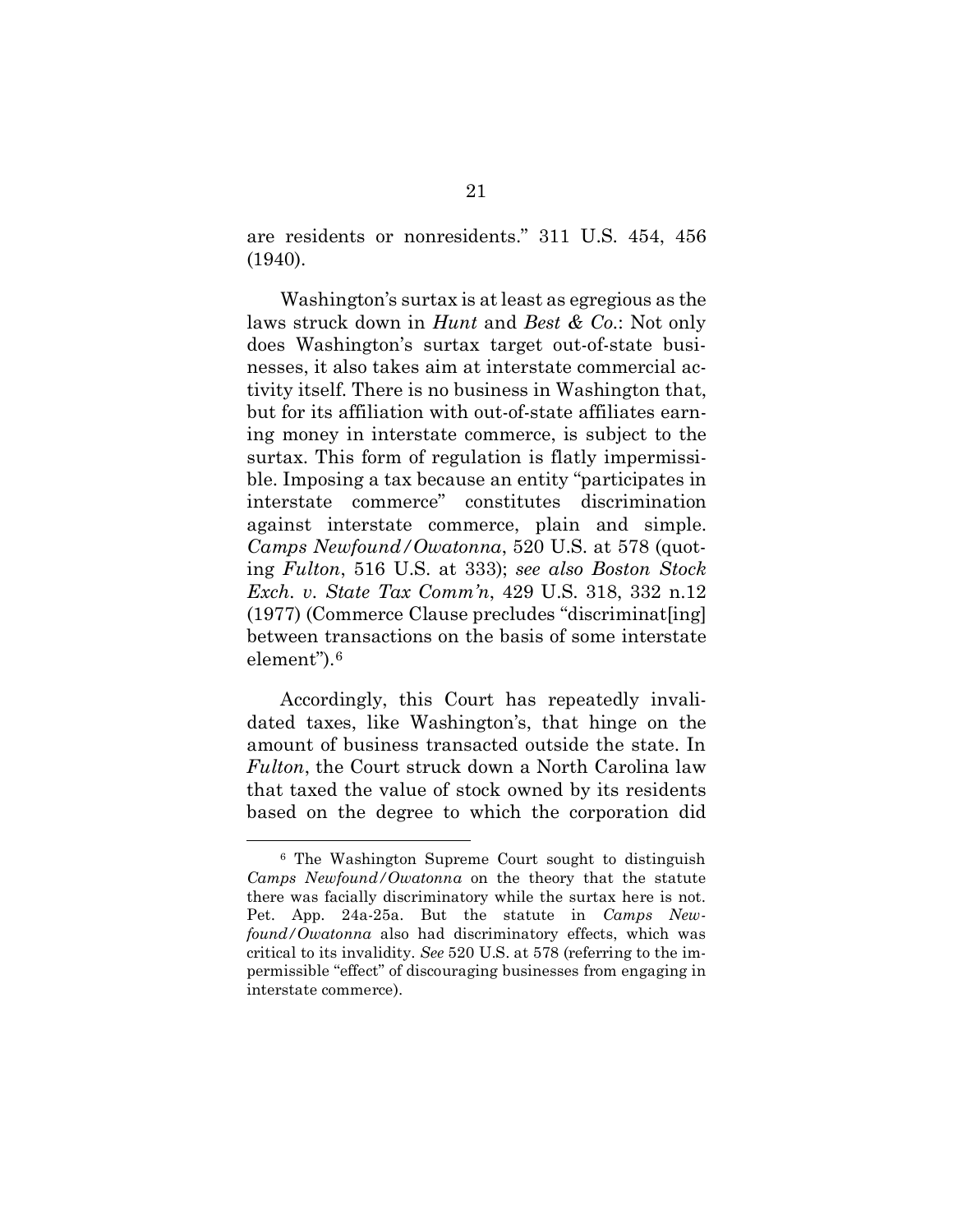<span id="page-33-3"></span><span id="page-33-2"></span>business in the state. The Court explained that a tax that increases to the extent that a company "participates in interstate commerce" necessarily "favors domestic corporations over their foreign competitors" and "discourage[s] … interstate commerce." 516 U.S. at 333. And in *Westinghouse Electric Corp. v. Tully*, the Court struck down a New York tax scheme that tied the amount of a credit available to businesses to the relationship between their in-state and out-ofstate revenues. 466 U.S. 388, 392-95 (1984). Just like the Washington surtax, that New York tax meant that two companies that "maintain the same amount of business in [the state]" would incur different tax burdens depending on "the amount of [economic] activity each conducts outside [the state]." *Id*. at 400 n.9.

<span id="page-33-0"></span>**B. The Washington Supreme Court's attempt to reconcile its decision with this Court's precedents misconstrues those cases and reflects additional divisions in the lower courts.**

Notwithstanding the clear conflict between the decision below and the precedents discussed immediately above, the Washington Supreme Court claimed to draw support from other of this Court's decisions. In doing so, it misread them in ways that emphasize the need for this Court's intervention.

<span id="page-33-1"></span>**1**. The Washington Supreme Court relied heavily on *Exxon Corp. v. Governor of Maryland*, 437 U.S. 117, 125-26 (1978), citing it as an example of a decision that rejected a discriminatory-effects claim where the challenged law "*solely* apples to out-of-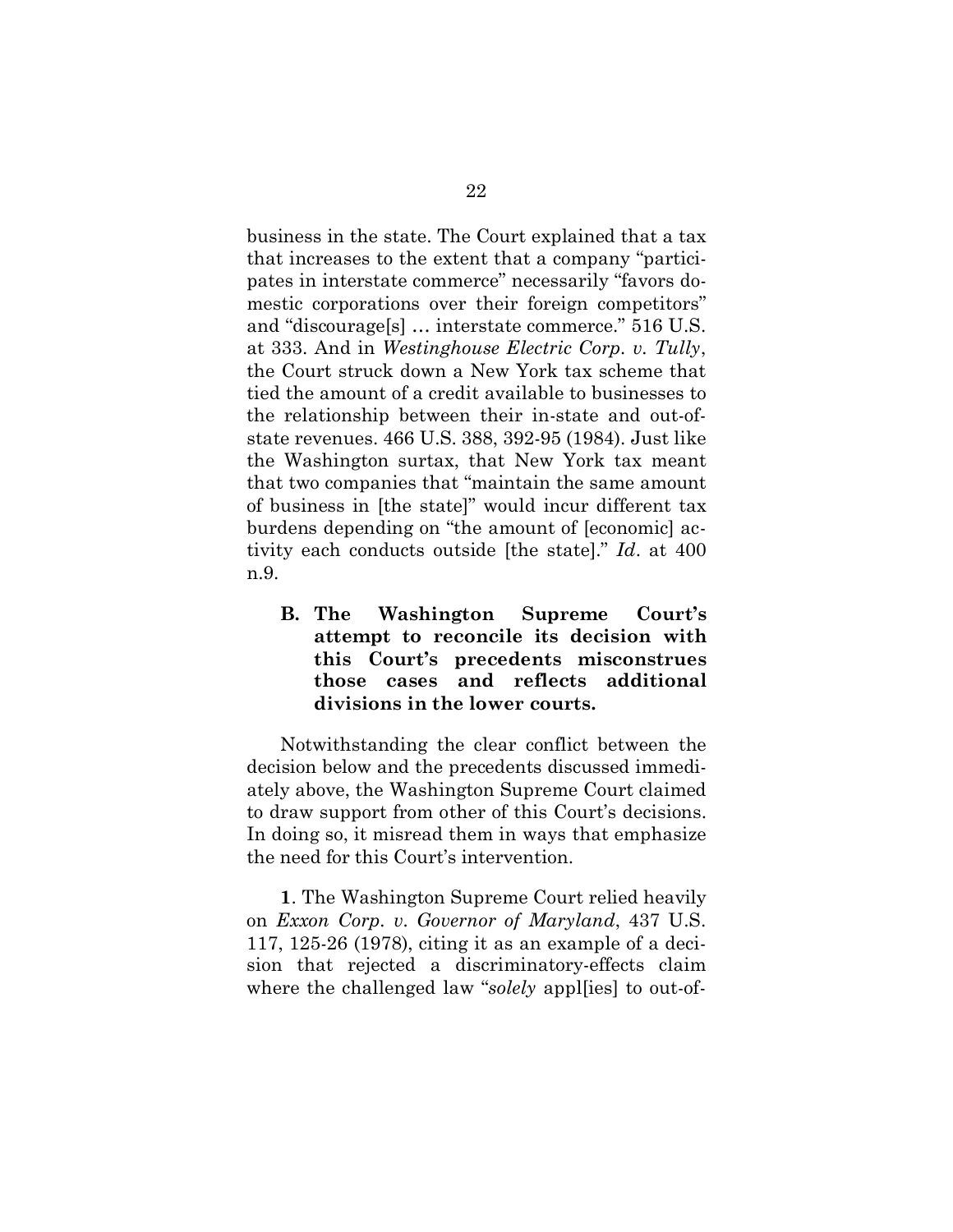<span id="page-34-0"></span>state interests." Pet. App. 11a. *Exxon* involved a Maryland law that prohibited oil producers and refiners from operating retail gas stations within the state. 437 U.S. at 120-21. By happenstance, there were no in-state producers or refiners, which is why the law applied "solely" to out-of-state interests. *Id.* at 125-26. But, this Court explained, the law did not unconstitutionally discriminate against interstate commerce because it left unaffected numerous interstate *retailers*—i.e., retailers that were neither producers nor refiners. *Id.*

In finding no discrimination, the Court identified at least three ways in which the law might have discriminated but did not. The Maryland law, the Court explained, "create[d] no barriers whatsoever against interstate independent dealers; it d[id] not [1] prohibit the flow of interstate goods, [2] place added costs upon them, [3] or distinguish between in-state and out-of-state companies in the retail market." *Id.* at 126. "The absence of *any* of these factors" distinguished the Maryland law from the apple regulation in *Hunt* (among other cases). *Id*. (emphasis added).

The Washington Supreme Court read this to mean that *all* these factors must be present for there to be discrimination. *See, e.g.*, Pet. App. 16a ("raising the cost of doing business *alone*" is not a cognizable discriminatory effect (emphasis added)).[7](#page-34-1) But that is

<span id="page-34-1"></span><sup>7</sup> The Washington Supreme Court then relied on that reasoning to distinguish *Hunt* (discussed *supra* 20), the Eleventh Circuit's decision in *Cachia* (discussed *supra* 12), and the First Circuit's decision in *Family Winemakers* (discussed *supra* 14). *See* Pet. App. 16a, 17a-19a.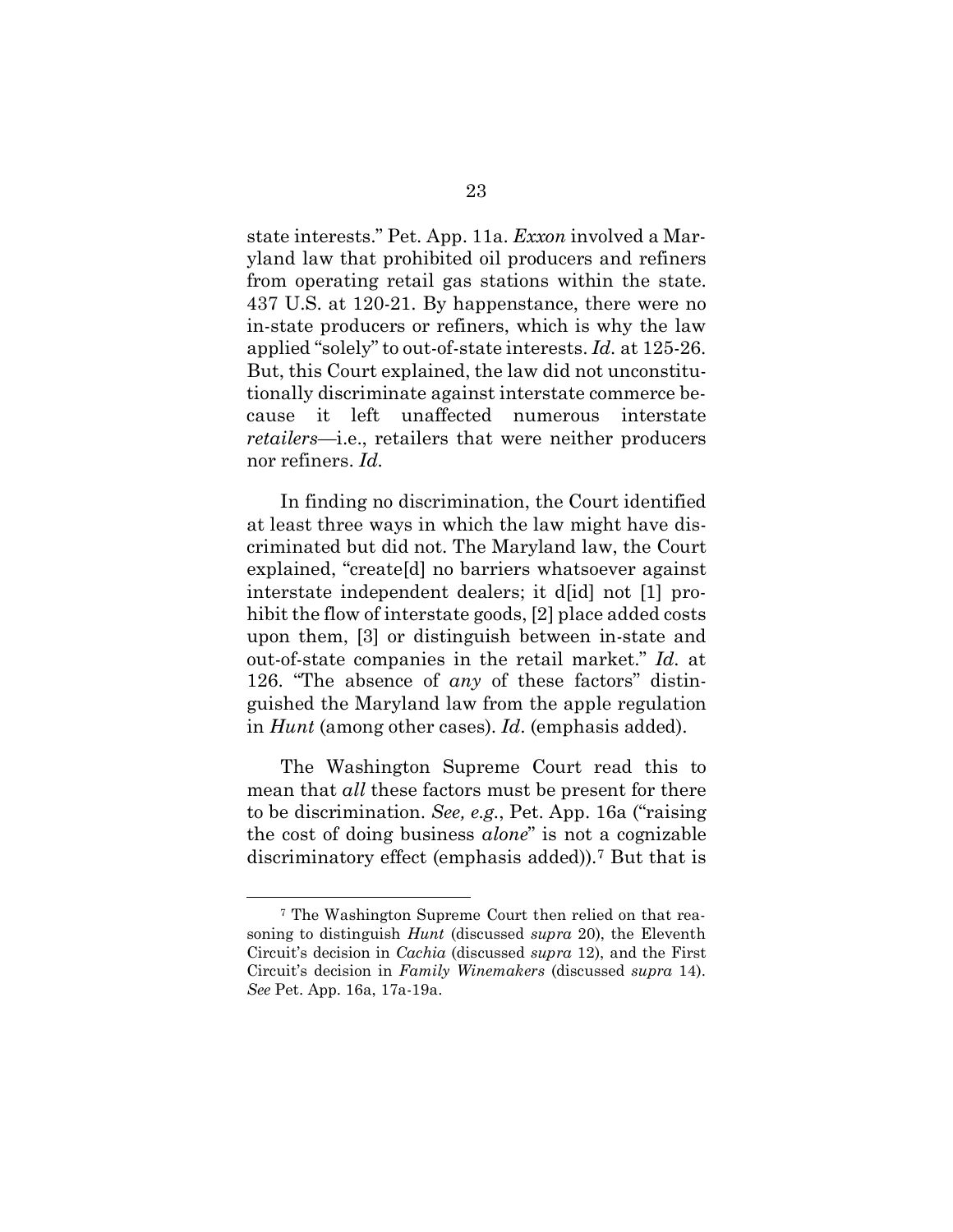<span id="page-35-3"></span><span id="page-35-2"></span>wrong several times over, as this Court's precedents make clear. *Exxon* itself emphasized the "absence of *any* of these factors." 437 U.S. at 126; *see also id.* at 126 n.16 (explaining that affecting the relative proportions of in-state and out-of-state goods flowing into the state alone suffices to establish a discriminatory effect). *Exxon* could not have meant that all three factors are necessary; after all, tariffs—which are the "quintessential evil targeted by the dormant Commerce Clause," *Wynne*, 575 U.S. at 545—do not satisfy the first factor; they do not prohibit the flow of interstate goods. Accordingly, this Court repeatedly has found unconstitutional discrimination where a tax's only effect was taxing some more heavily than others based on an interstate element. *See, e.g.*, *Am. Trucking Ass'ns, Inc. v. Scheiner*, 483 U.S. 266, 286-87 (1987) ("[i]n practical effect, since they impose a cost per mile on appellants' trucks that is approximately five times as heavy as the cost per mile borne by local trucks, the taxes are plainly discriminatory"; rejecting the idea that "a mere disparity in per-mile costs between interstate and intrastate truckers provides no basis upon which to strike down a tax"); *Boston Stock Exchange*, 429 U.S. at 332 (invalidating tax that "imposes a greater tax liability on out-of-state sales than on in-state sales").

<span id="page-35-4"></span><span id="page-35-1"></span><span id="page-35-0"></span>Not only is the decision below unfaithful to this Court's precedents, there also is conflict in the lower courts on this point—i.e., about whether the *Exxon* factors are necessary or sufficient to find discrimination. At least two circuits have correctly adopted the latter view. *See Piazza's Seafood World, LLC v. Odom*, 448 F.3d 744, 751 n.12 (5th Cir. 2006) ("an absolute barrier to commerce is not required for discrimination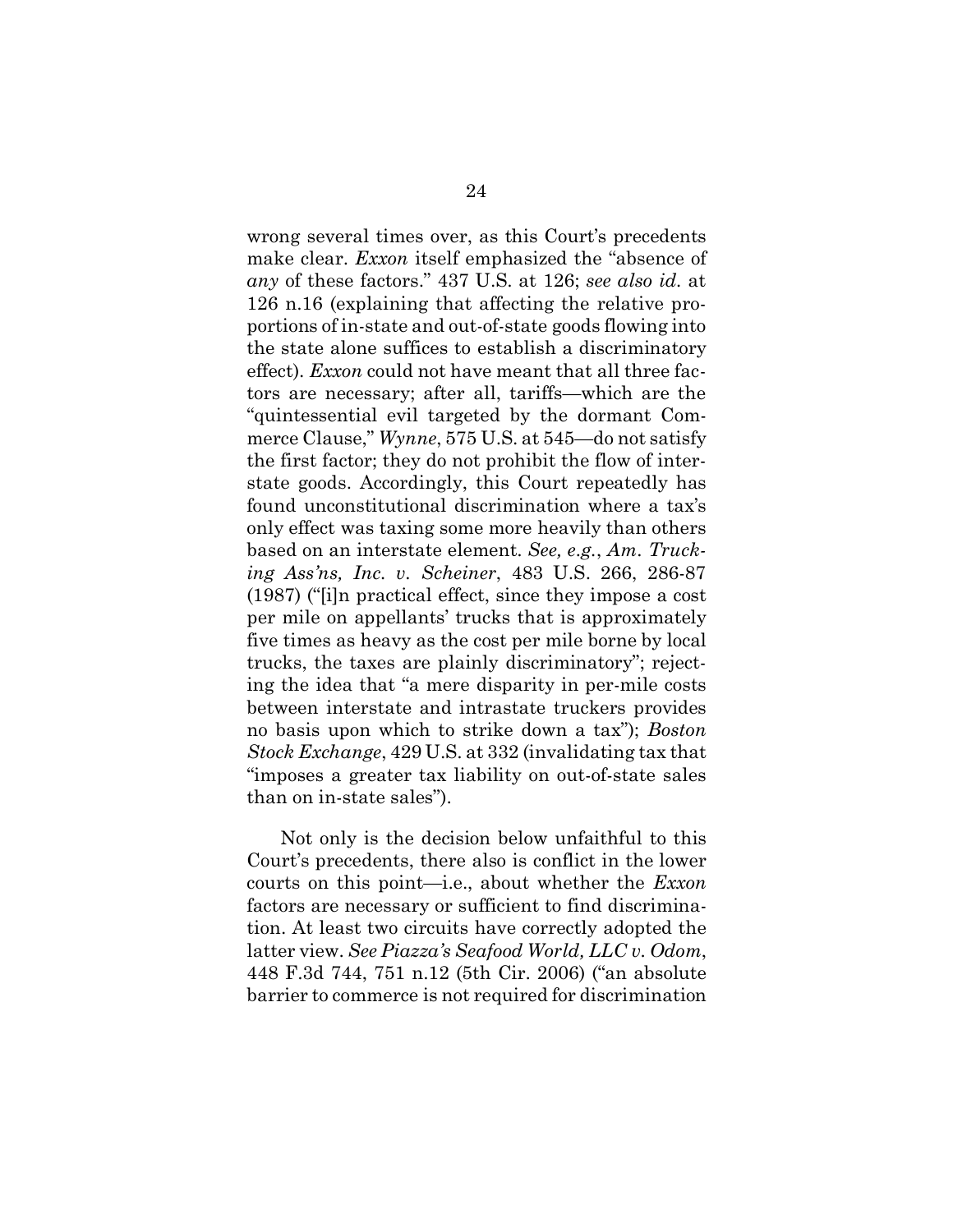<span id="page-36-0"></span>to exist"; cases have found "discrimination where the statute … simply applied a differential charge to outof-state entities"); *Barringer v. Griffes*, 1 F.3d 1331, 1337-39 (2d Cir. 1993) (striking down a discriminatory use tax that imposed additional costs on vehicles purchased out of state). But the Ninth Circuit, like the Washington Supreme Court, Pet. App. 19a, took the former view when it tried to reconcile its decision upholding a regulation that targeted members of national networks with the Eleventh Circuit's *Islamorada* decisions striking down such measures reasoning that the latter involved not just increased costs, but also a prohibition on the flow of interstate commerce in the form of barring those businesses from operating at all. *Int'l Franchise*, 803 F.3d at 404 n.7.

<span id="page-36-3"></span><span id="page-36-2"></span>Even apart from the "costs alone" question, the Washington Supreme Court's reliance on *Exxon* was misplaced for the additional reason that when, as here, a law "discriminates among affected business entities according to the *extent of their contacts*" with the interstate economy, *Exxon* is not "controlling precedent." *Lewis v. BT Inv. Managers, Inc.*, 447 U.S. 27, 42 (1980) (emphasis altered). In other words, when the feature that results in the law's disparate impact against out-of-state firms is itself the degree of participation in interstate commerce, *Exxon* does not excuse the discrimination.[8](#page-36-4)

<span id="page-36-4"></span><span id="page-36-1"></span><sup>8</sup> The Washington Supreme Court's reliance on *Commonwealth Edison*, 453 U.S. 609, *see* Pet. App. 13a-15a, was similarly misplaced. Unlike that case, where Montana taxed coal mined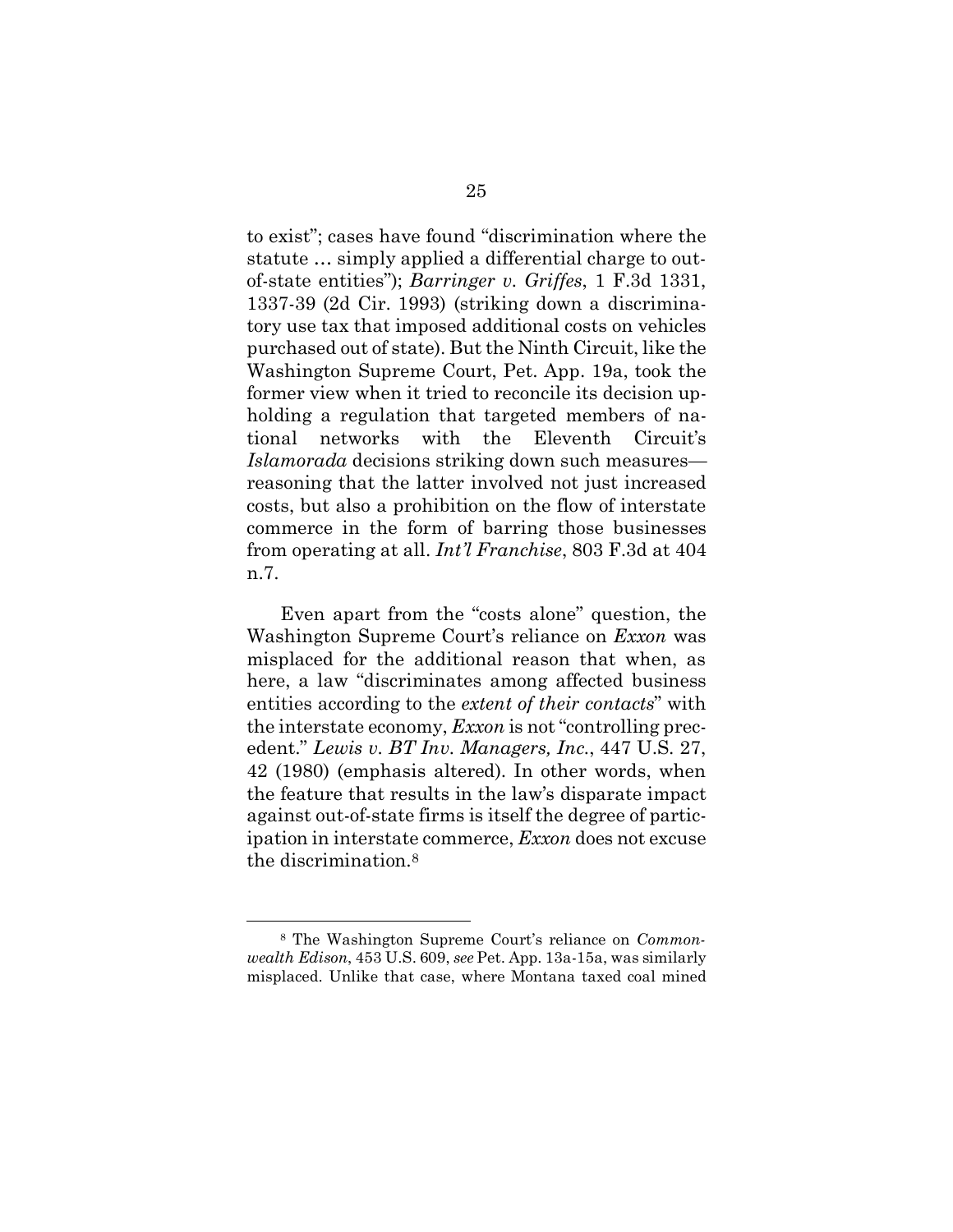<span id="page-37-3"></span>**2.** The Washington Supreme Court also sought to distinguish *Fulton*, 516 U.S. 325 (discussed *supra* 21- 22), on the theory that (unlike the tax in *Fulton*) the Washington surtax cannot be discriminatory because it is apportioned to income earned in the state. Pet. App. 21a n.4; *see* Pet. App. 20a-24a. That is mistaken. The fact that the surtax is "apportioned" means simply that, although *global* profits trigger the surtax's higher rate, that higher rate applies only to the income earned by the bank in Washington. This higher rate—nearly double what other banks pay on the same income—is the discriminatory effect.

<span id="page-37-4"></span><span id="page-37-0"></span>The Washington Supreme Court's position that apportionment is a panacea is squarely contrary to this Court's precedents. "Even if a tax is fairly apportioned, it may discriminate against interstate commerce." *Amerada Hess Corp. v. N.J. Dep't of Treasury*, 490 U.S. 66, 75 (1989); *accord Westinghouse*, 466 U.S. at 399 ("'Fairly apportioned' and 'nondiscriminatory' are not synonymous terms."). Thus, this Court repeatedly has invalidated laws that tax only in-state value, or regulate only in-state conduct, when (like here) the trigger for the law discriminates against interstate

<span id="page-37-2"></span><span id="page-37-1"></span>within the state, the surtax here is triggered by a financial network's global business activities that have no connection to Washington State at all. What's more, the tax in *Commonwealth Edison* did not apply directly to out-of-state entities. *See Commonwealth Edison Co. v. State*, 615 P.2d 847, 850 (Mont. 1980) ("The true taxpayers before us in this case are the producers of the coal."). Regardless of whether an indirect, downstream disparate impact on out-of-state entities constitutes discrimination against interstate commerce, *Commonwealth Edison v. Montana*, 453 U.S. at 619 n.8, the surtax here is different: "The tax here is levied directly on out-of-state institutions." Pet. App. 15a.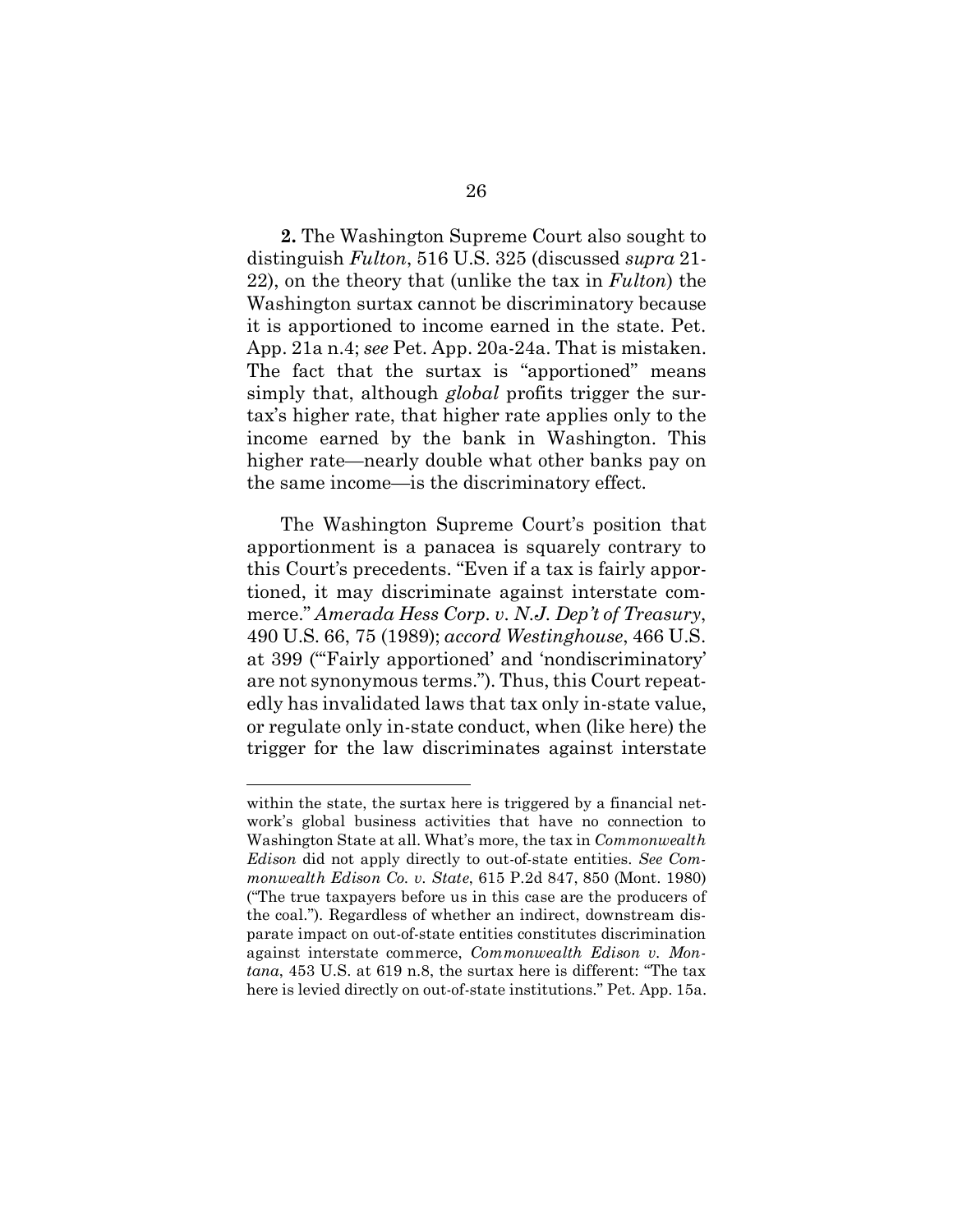<span id="page-38-3"></span><span id="page-38-0"></span>commerce. *E.g.*, *Fulton*, 516 U.S. 325; *Camps Newfound/Owatonna*, 520 U.S. 564. That plainly is the correct result. Imagine a law that taxes only income earned in state but imposes double the tax rate for out-of-state taxpayers or those whose businesses cross state lines. That tax would be fairly apportioned, and it therefore would pass the "internal consistency" test, as no money would be taxed more than once if other states adopted the same rule. *See generally Wynne*, 575 U.S. at 547-48. But such a tax obviously would be discriminatory. The only difference between that hypothetical and the Washington surtax is that Washington achieved the same result covertly rather than overtly.

<span id="page-38-2"></span><span id="page-38-1"></span>On this issue, too, there is conflict in the lower courts. Some courts properly recognize that a state statute is not immunized under the dormant Commerce Clause merely because the statute regulates only in-state activity. *E.g.*, *Chapman v. Comm'r of Revenue*, 651 N.W.2d 825 (Minn. 2002) (precluding deductions for contributing to non-Minnesota charities when computing the alternative minimum tax violates the dormant Commerce Clause, even though "the deduction directly implicates only the personal tax liability of individuals residing in Minnesota or otherwise subject to the Minnesota tax and does not have a direct impact on any interstate business or market"); *Walgreen*, 405 F.3d at 57 n.5 (statute violated the Constitution even though it only "regulate[d] the ownership of local business rather than the flow of goods into the Commonwealth").

<span id="page-38-4"></span>However, other courts have made Washington's mistake: turning a blind eye to a dormant Commerce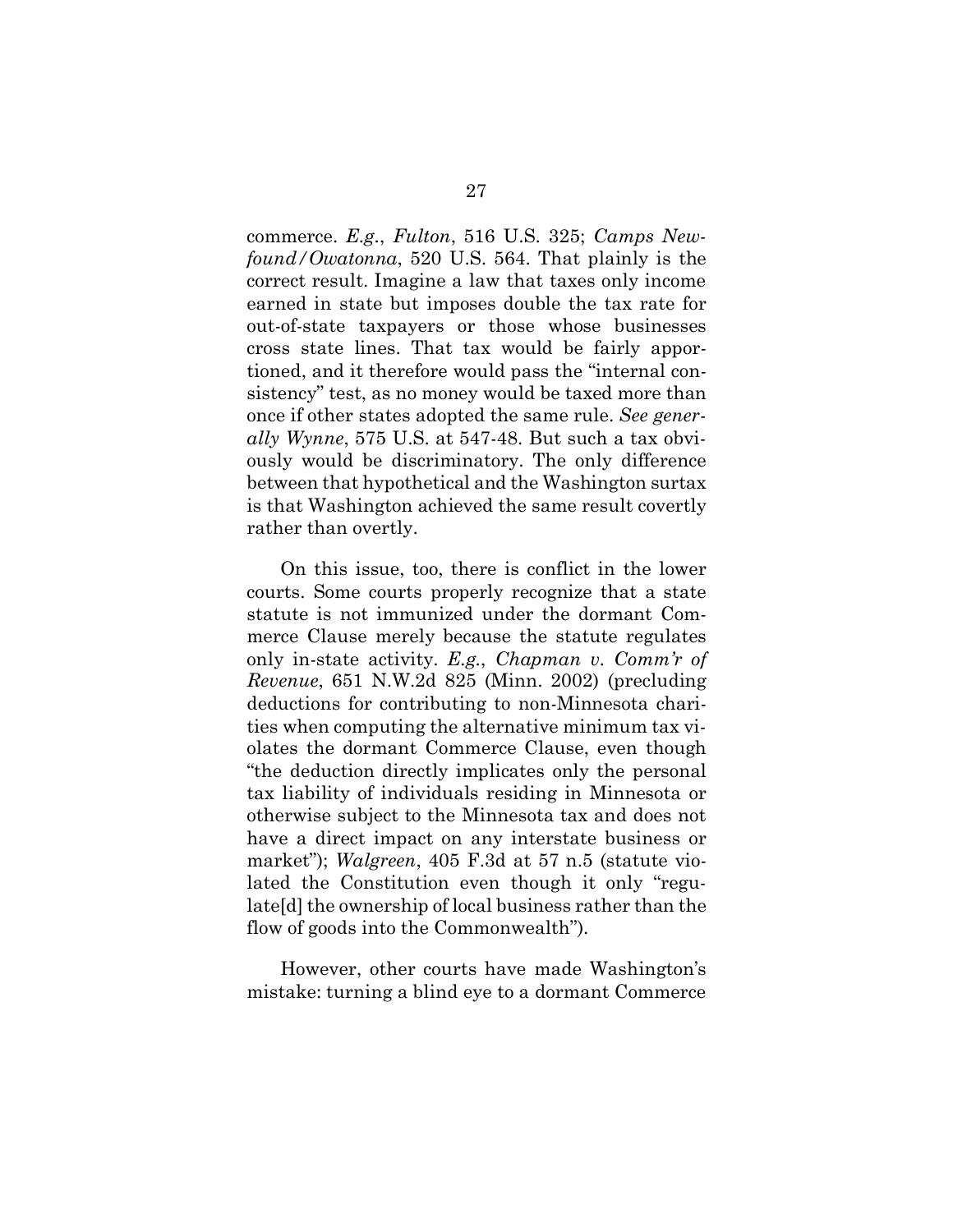<span id="page-39-1"></span>Clause violation because a law regulates only in-state activity. *See, e.g.*, *Int'l Franchise*, 803 F.3d at 406 (upholding increased minimum wage in part because "instate franchisees are burdened, not the wheels of interstate commerce").

Review is warranted to resolve these multiple conflicts.

### <span id="page-39-0"></span>**III. This Case Is An Ideal Vehicle To Address This Important Question.**

Certiorari is also warranted because the question presented is of critical national importance. Allowing states to discriminate against interstate commerce so long as they disguise that discrimination in seemingly neutral statutory language—would create a gaping loophole in this Court's Commerce Clause jurisprudence. This would allow precisely what the dormant Commerce Clause long has forbidden: putting the burdens of in-state programs on out-of-state companies and commerce.

<span id="page-39-3"></span><span id="page-39-2"></span>As the Court recently reaffirmed, "a principal reason for the adoption of the Constitution" was to "remov[e] state trade barriers," which were "cutting off the very life-blood of the nation." *Tenn. Wine & Spirits Retailers Ass'n v. Thomas*, 139 S. Ct. 2449, 2460 (2019) (quotation marks omitted). Accordingly, this Court has long held that the Commerce Clause, "by its own force, prohibits discrimination against interstate commerce, whatever its form or method." *S.C. State Highway*, 303 U.S. at 185.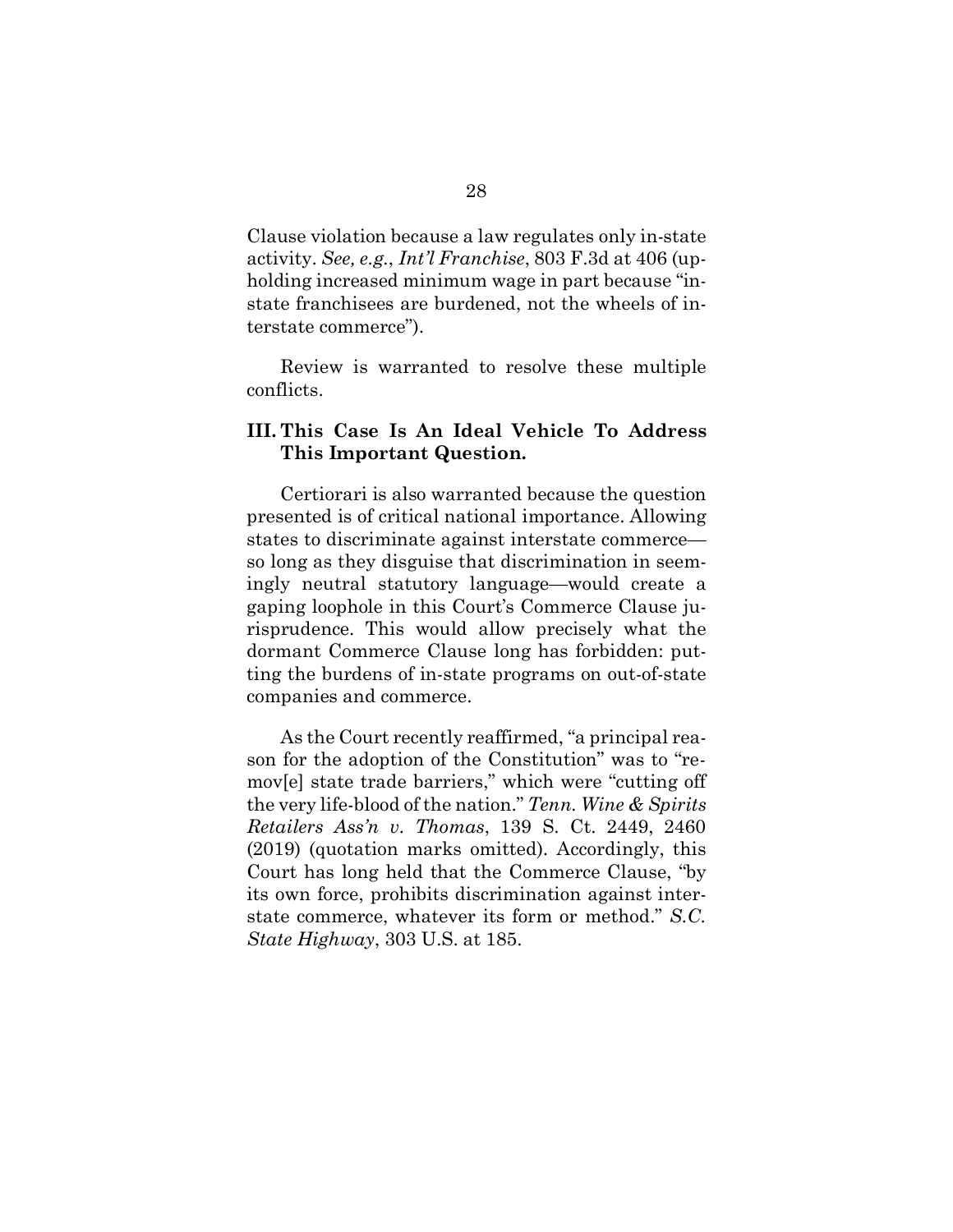<span id="page-40-3"></span><span id="page-40-1"></span>That crucial constitutional protection will be drained of vitality if states are permitted to do indirectly what they cannot do openly. This Court recognized as much in *Tyler Pipe Industries, Inc. v. Washington Department of Revenue*, where it struck down a previous Washington business and occupation tax because it was the "practical equivalent" of an overtly discriminatory tax, despite having "the advantage of appearing nondiscriminatory." 483 U.S. 232, 241, 248 (1987) (quotation marks omitted). After all, "any protectionist law can be couched in non-protectionist terms." *Cloverland-Green Spring Dairies, Inc. v. Penn. Milk Mktg. Bd.*, 298 F.3d 201, 211 (3d Cir. 2002). A law targeting out-of-state wineries can be recast as regulating "large" wineries. *Family Winemakers*, 592 F.3d at 4. Discrimination against "restaurants operating in interstate commerce" can be disguised as a ban on "formula" eateries. *Cachia*, 542 F.3d at 842-43. Special privileges for in-state residents can be doled out through favored treatment of in-state graduates. *Wiesmueller*, 571 F.3d at 704-05. And a massive tax increase on financial institutions that are engaged in interstate commerce (as opposed to local "community banks") can be engineered through a revenue threshold that only interstate businesses satisfy. *Supra* 5-6.

<span id="page-40-4"></span><span id="page-40-2"></span><span id="page-40-0"></span>As these examples illustrate, there is no limit to the variety of seemingly neutral laws that are designed to target unpopular out-of-state entities. Allowing the decision below to stand will embolden state and local governments to extract revenues from outof-state interests at the expense of a unified national market. Moreover, the Washington Supreme Court's logic is not limited to taxation—it applies equally to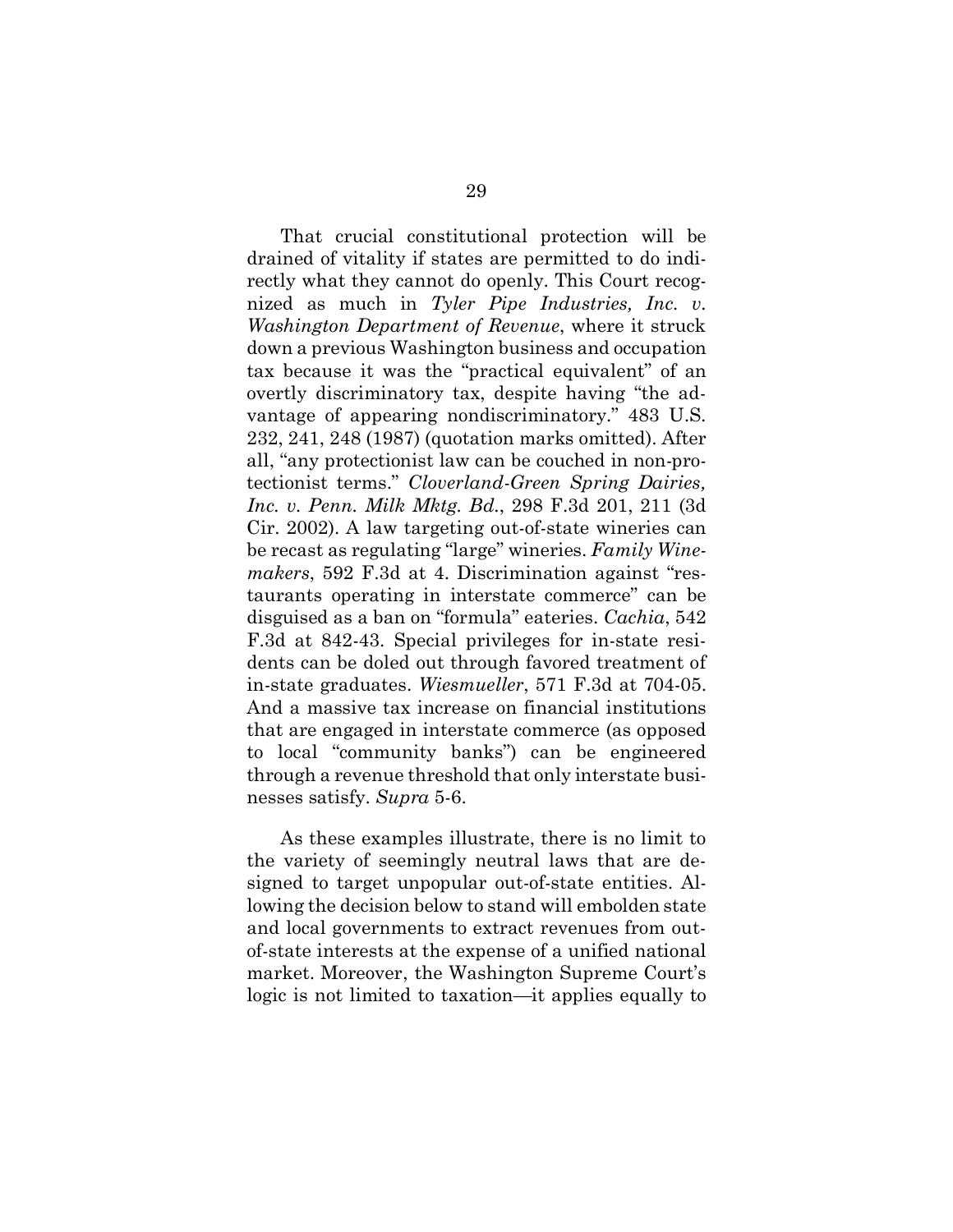<span id="page-41-0"></span>any form of unequal regulatory treatment. Future legislatures will follow this roadmap to impose onerous regulations on businesses based on their connections to national networks. Some legislatures have already taken that tack. *See, e.g*., *Chamber of Commerce of the United States v. Franchot*, No. 1:21-cv-410 (D. Md. filed Feb. 18, 2021) (concerning Maryland surcharge on digital advertising services whose rate depends on the payer's global annual gross revenues). Before long, the Constitution's protections against economic balkanization will risk being "render[ed] … a nullity." *Cloverland-Green*, 298 F.3d at 211-12.

<span id="page-41-1"></span>Laws like Washington's are particularly pernicious because their effects reach far beyond state borders. By targeting out-of-state financial institutions engaged in interstate commerce, Washington has imposed a financial burden on banks throughout the entire country. The costs of this discriminatory tax, and others similar to or modeled on it, will be passed on to out-of-state consumers, whether through increased prices or otherwise. By penalizing expansion, the surtax injures the business itself. And it also harms outof-state consumers and small businesses by reducing their access to loans and other financial products and to the benefits of lower costs that come from consolidation and economies of scale.

<span id="page-41-2"></span>Finally, because this case cleanly presents the important issue at hand and is outcome determinative, it serves as an ideal vehicle to resolve the conflict that exists in the courts below. The issue "was fully litigated below." *Yee v. City of Escondido*, 503 U.S. 519, 538 (1992). And the surtax's discriminatory effect is apparent from the stark, uncontested facts